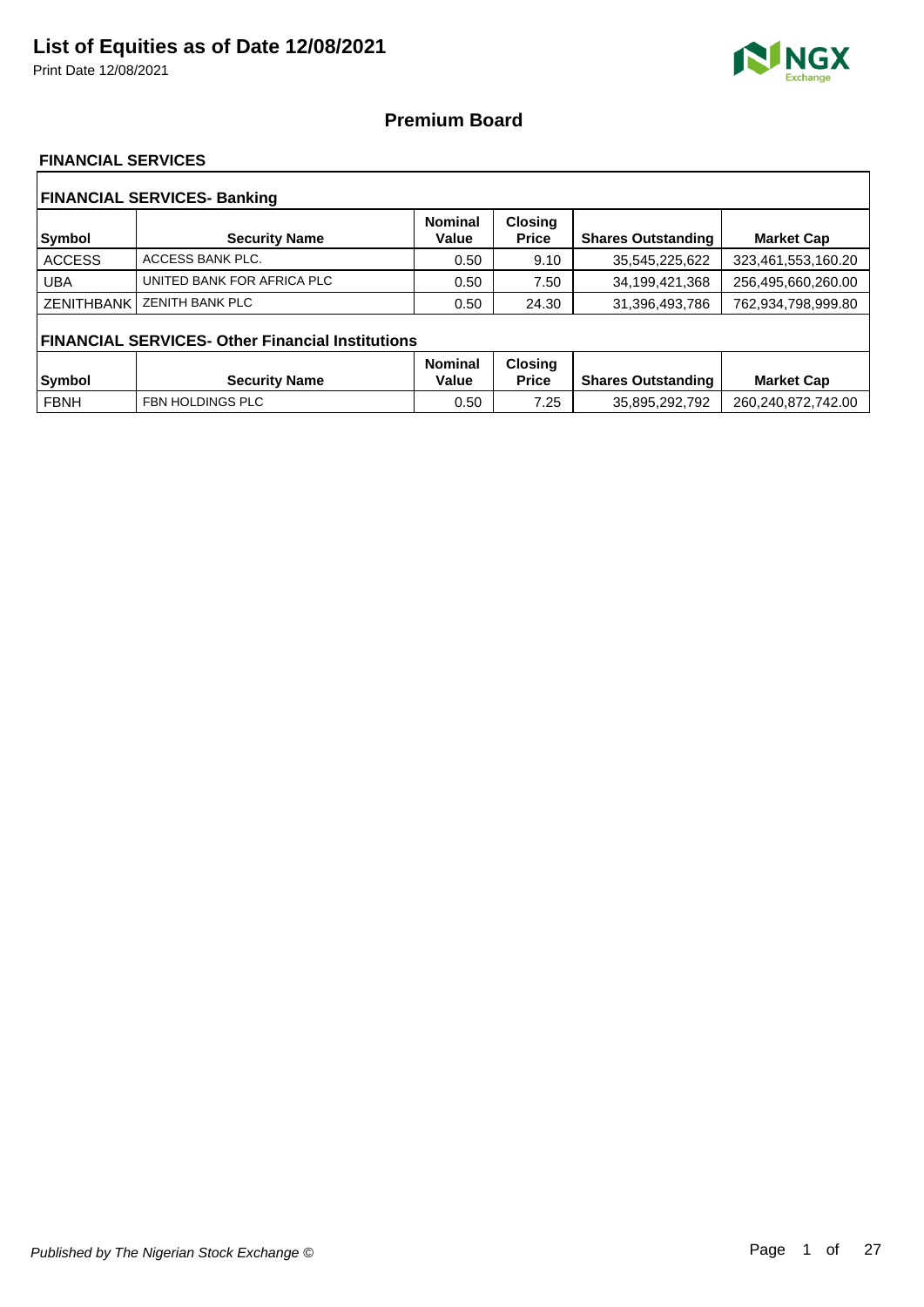## **Premium Board**

**ICT**

| <b>ICT- Telecommunications Services</b> |                                |                  |                                |                           |                      |  |  |
|-----------------------------------------|--------------------------------|------------------|--------------------------------|---------------------------|----------------------|--|--|
| Symbol                                  | <b>Security Name</b>           | Nominal<br>Value | <b>Closing</b><br><b>Price</b> | <b>Shares Outstanding</b> | <b>Market Cap</b>    |  |  |
| <b>MTNN</b>                             | MTN NIGERIA COMMUNICATIONS PLC | 0.02             | 172.10                         | 20,354,513,050            | 3,503,011,695,905.00 |  |  |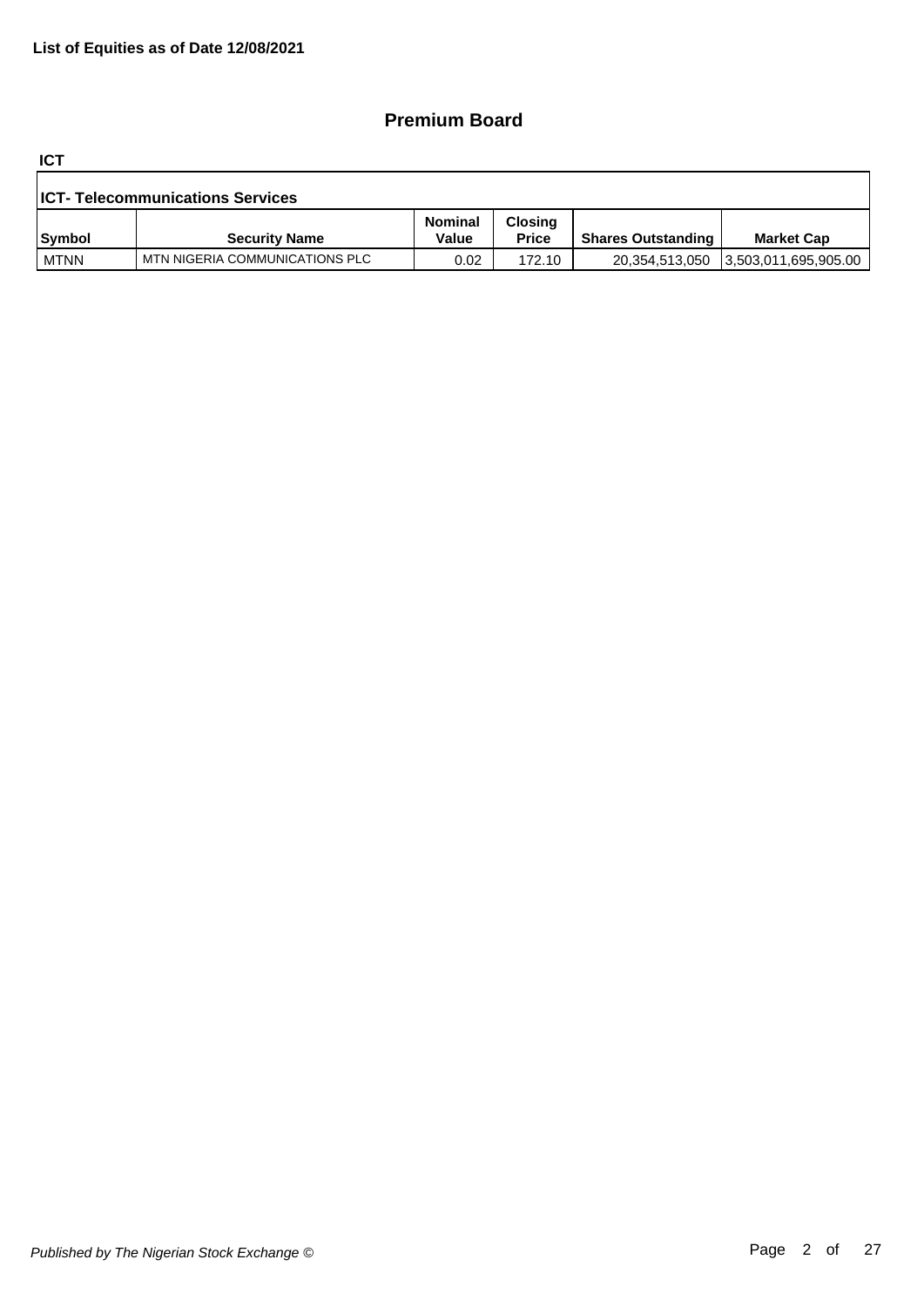## **Premium Board**

#### **INDUSTRIAL GOODS**

| <b>INDUSTRIAL GOODS- Building Materials</b> |                      |                         |                                |                           |                    |  |  |
|---------------------------------------------|----------------------|-------------------------|--------------------------------|---------------------------|--------------------|--|--|
| Symbol                                      | <b>Security Name</b> | <b>Nominal</b><br>Value | <b>Closing</b><br><b>Price</b> | <b>Shares Outstanding</b> | <b>Market Cap</b>  |  |  |
| DANGCEM                                     | DANGOTE CEMENT PLC   | 0.50                    | 241.60                         |                           |                    |  |  |
| <b>WAPCO</b>                                | LAFARGE AFRICA PLC.  | 0.50                    | 21.80                          | 16,107,795,496            | 351,149,941,812.80 |  |  |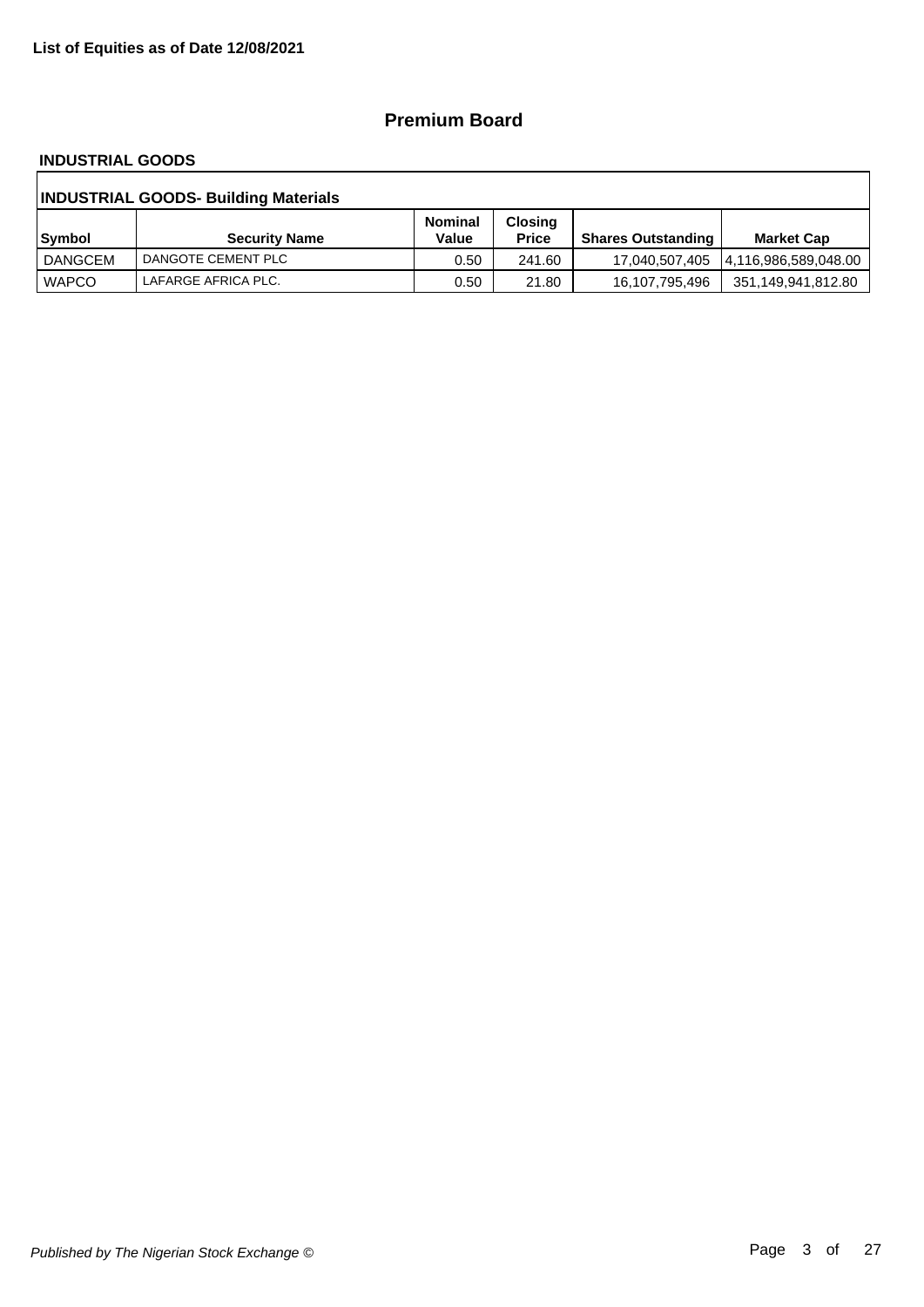## **Premium Board**

#### **OIL AND GAS**

| <b>OIL AND GAS- Exploration and Production</b> |                      |                         |                                |                           |                    |  |  |
|------------------------------------------------|----------------------|-------------------------|--------------------------------|---------------------------|--------------------|--|--|
| <b>Symbol</b>                                  | <b>Security Name</b> | <b>Nominal</b><br>Value | <b>Closing</b><br><b>Price</b> | <b>Shares Outstanding</b> | <b>Market Cap</b>  |  |  |
| <b>SEPLAT</b>                                  | SEPLAT ENERGY PLC    | 0.50                    | 770.00                         | 588.444.561               | 453,102,311,970.00 |  |  |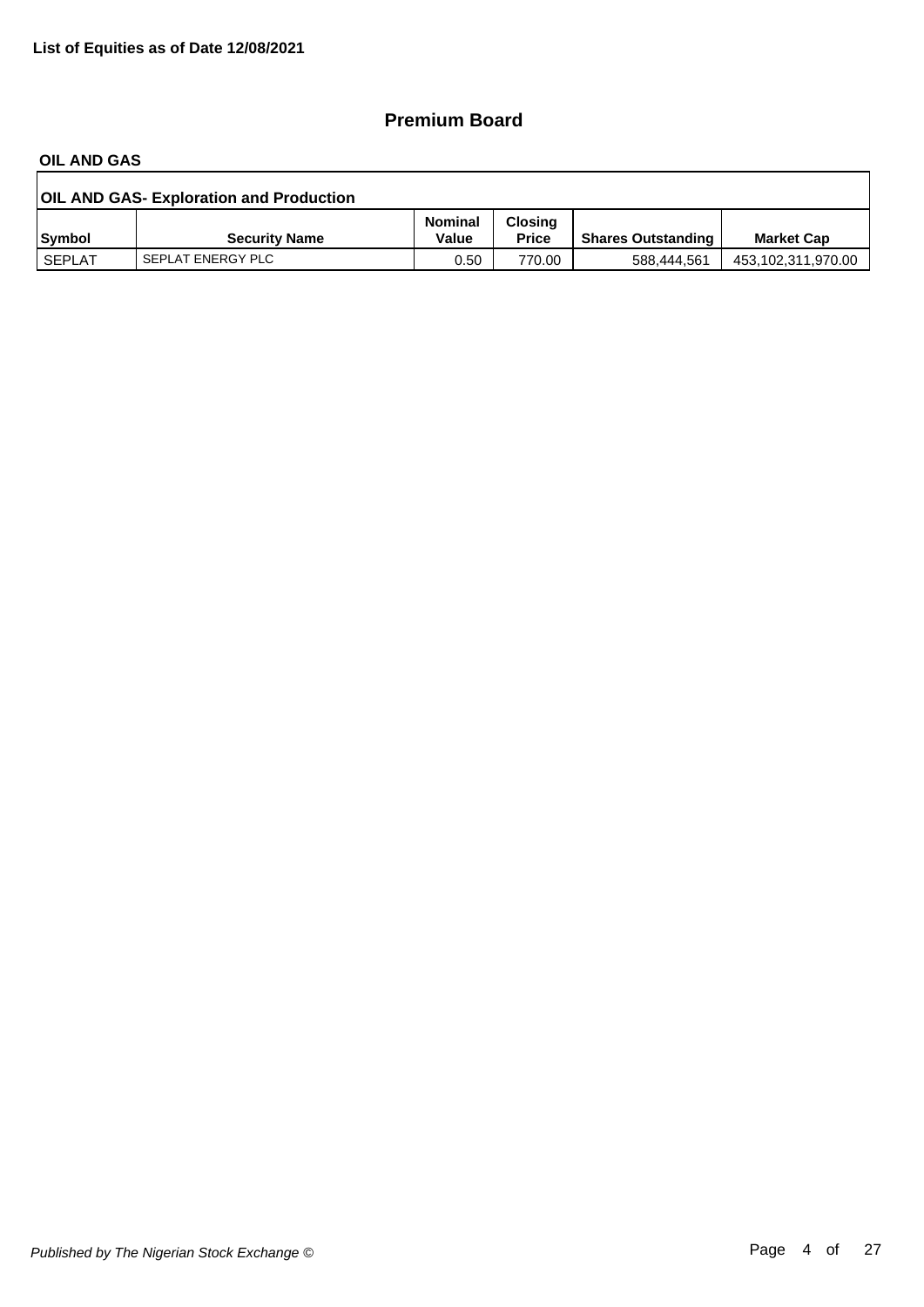# **CONGLOMERATES**

| <b>CONGLOMERATES- Diversified Industries</b> |                             |                         |                                |                           |                   |  |  |
|----------------------------------------------|-----------------------------|-------------------------|--------------------------------|---------------------------|-------------------|--|--|
| Symbol                                       | <b>Security Name</b>        | <b>Nominal</b><br>Value | <b>Closing</b><br><b>Price</b> | <b>Shares Outstanding</b> | <b>Market Cap</b> |  |  |
|                                              | CHELLARAM   CHELLARAMS PLC. | 0.50                    | 2.24                           | 722,925,000               | 1,619,352,000.00  |  |  |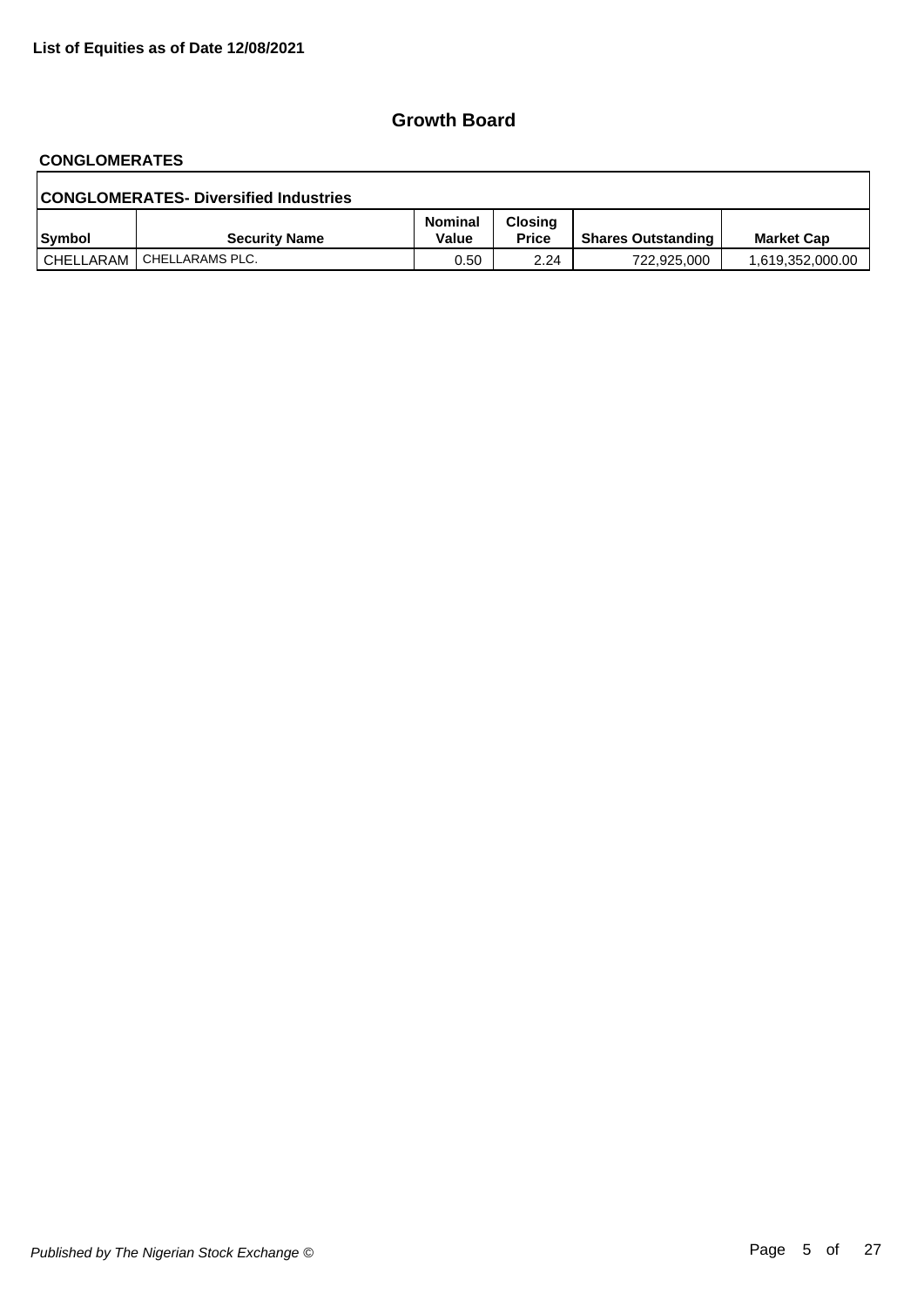# **CONSUMER GOODS**

| <b>CONSUMER GOODS- Food Products</b> |                      |                         |                         |                           |                   |  |  |  |
|--------------------------------------|----------------------|-------------------------|-------------------------|---------------------------|-------------------|--|--|--|
| Symbol                               | <b>Security Name</b> | <b>Nominal</b><br>Value | Closing<br><b>Price</b> | <b>Shares Outstanding</b> | <b>Market Cap</b> |  |  |  |
| <b>MCNICHOLS</b>                     | MCNICHOLS PLC        | 0.50                    | 0.77                    | 326,700,000               | 251,559,000.00    |  |  |  |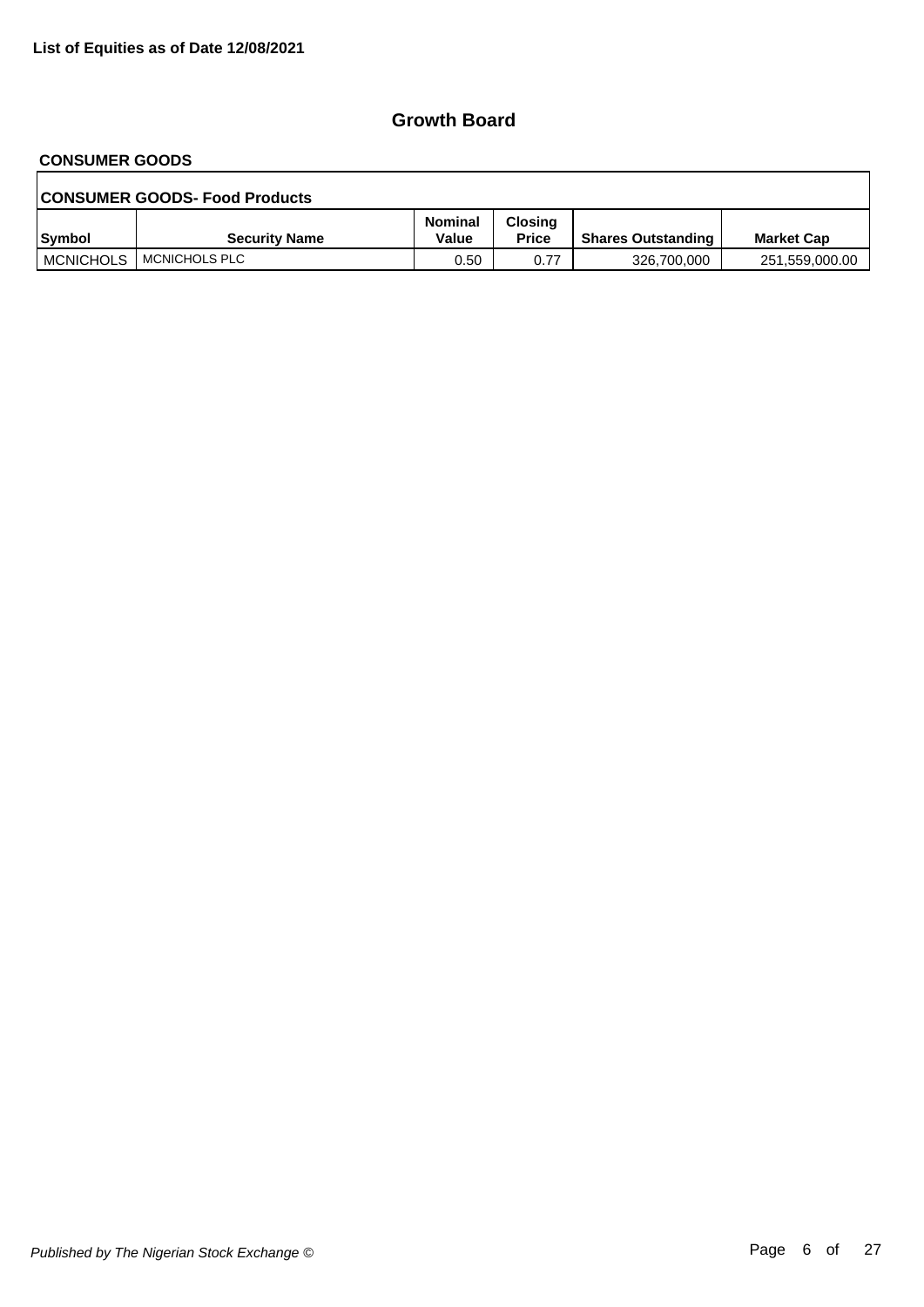# **FINANCIAL SERVICES**

| <b>FINANCIAL SERVICES- Mortgage Carriers, Brokers and Services</b> |                                           |                         |                                |                           |                   |  |  |
|--------------------------------------------------------------------|-------------------------------------------|-------------------------|--------------------------------|---------------------------|-------------------|--|--|
| Symbol                                                             | <b>Security Name</b>                      | <b>Nominal</b><br>Value | <b>Closing</b><br><b>Price</b> | <b>Shares Outstanding</b> | <b>Market Cap</b> |  |  |
|                                                                    | LIVINGTRUST LIVINGTRUST MORTGAGE BANK PLC | 0.50                    | 0.67                           | 5,000,000,000             | 3,350,000,000.00  |  |  |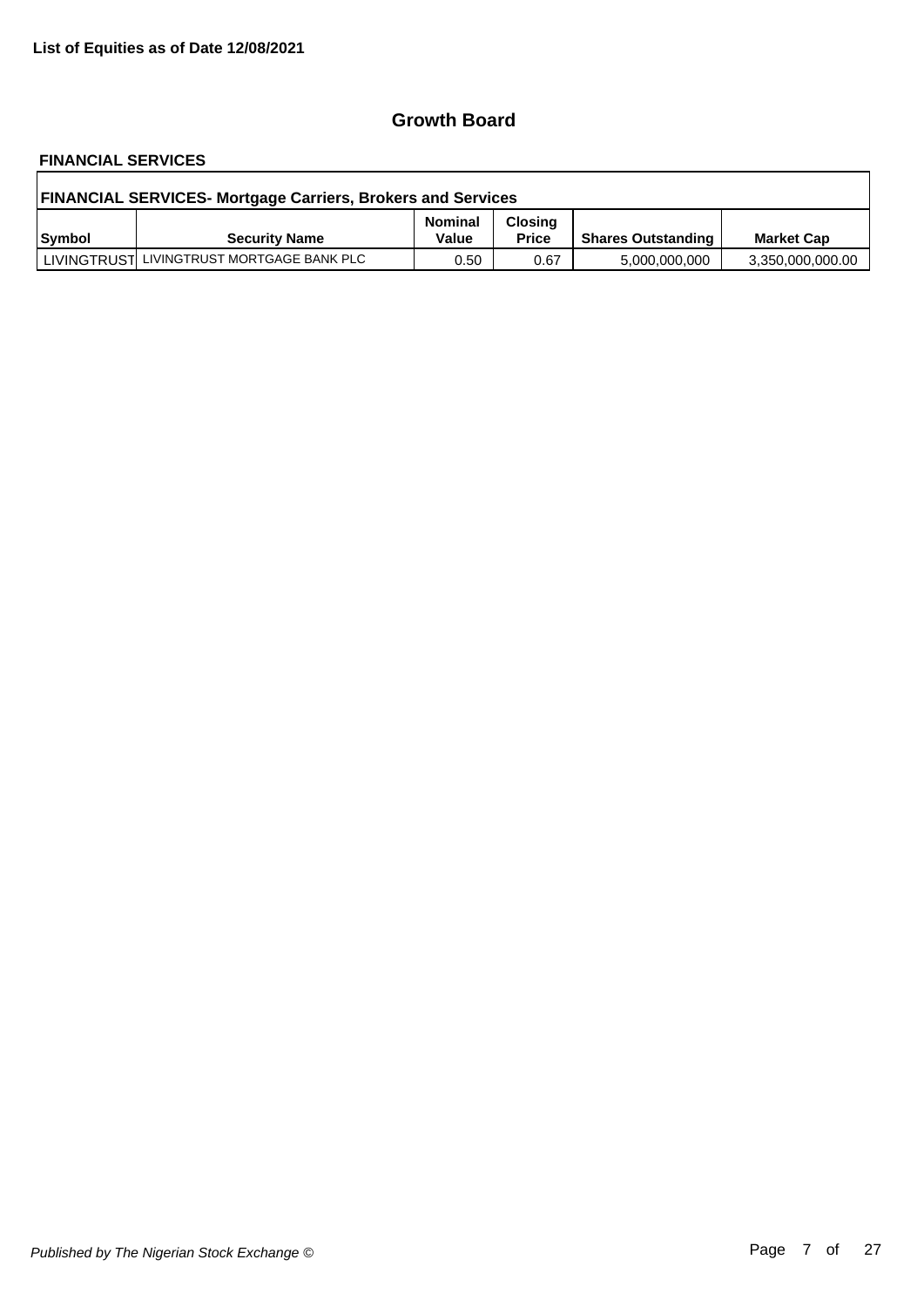**ICT**

| <b>ICT- Telecommunications Services</b> |                      |                         |                                |                           |                   |  |  |
|-----------------------------------------|----------------------|-------------------------|--------------------------------|---------------------------|-------------------|--|--|
| Symbol                                  | <b>Security Name</b> | <b>Nominal</b><br>Value | <b>Closing</b><br><b>Price</b> | <b>Shares Outstanding</b> | <b>Market Cap</b> |  |  |
| <b>BAPLC</b>                            | BRICLINKS AFRICA PLC | .00                     | 6.25                           | 10,000,000                | 62,500,000.00     |  |  |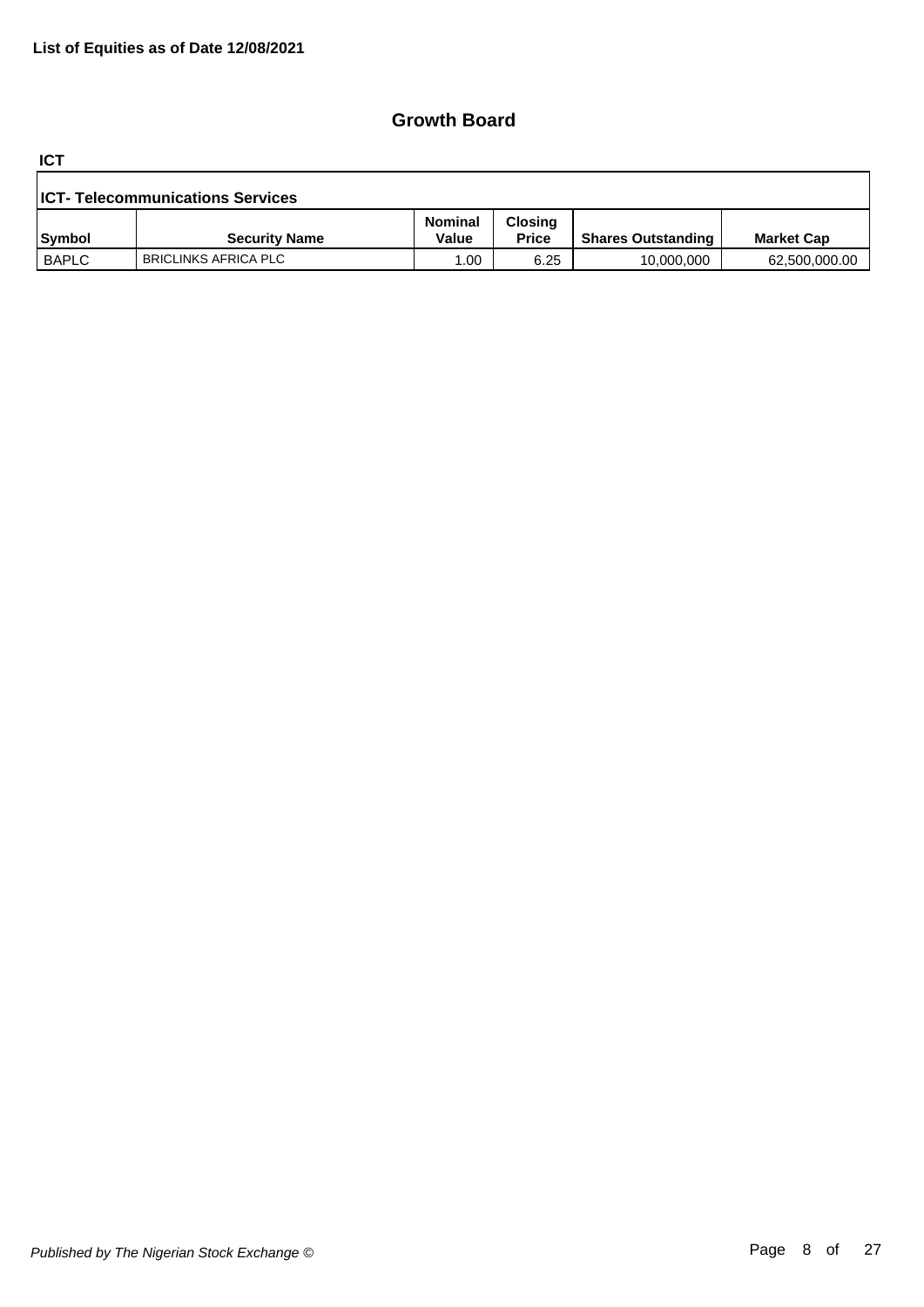#### **SERVICES**

| <b>SERVICES- Waste Management</b> |                      |                         |                                |                           |                   |  |  |  |
|-----------------------------------|----------------------|-------------------------|--------------------------------|---------------------------|-------------------|--|--|--|
| <b>Symbol</b>                     | <b>Security Name</b> | <b>Nominal</b><br>Value | <b>Closing</b><br><b>Price</b> | <b>Shares Outstanding</b> | <b>Market Cap</b> |  |  |  |
| l TIP                             | THE INITIATES PLC    | 0.50                    | 0.47                           | 889,981,552               | 418,291,329.44    |  |  |  |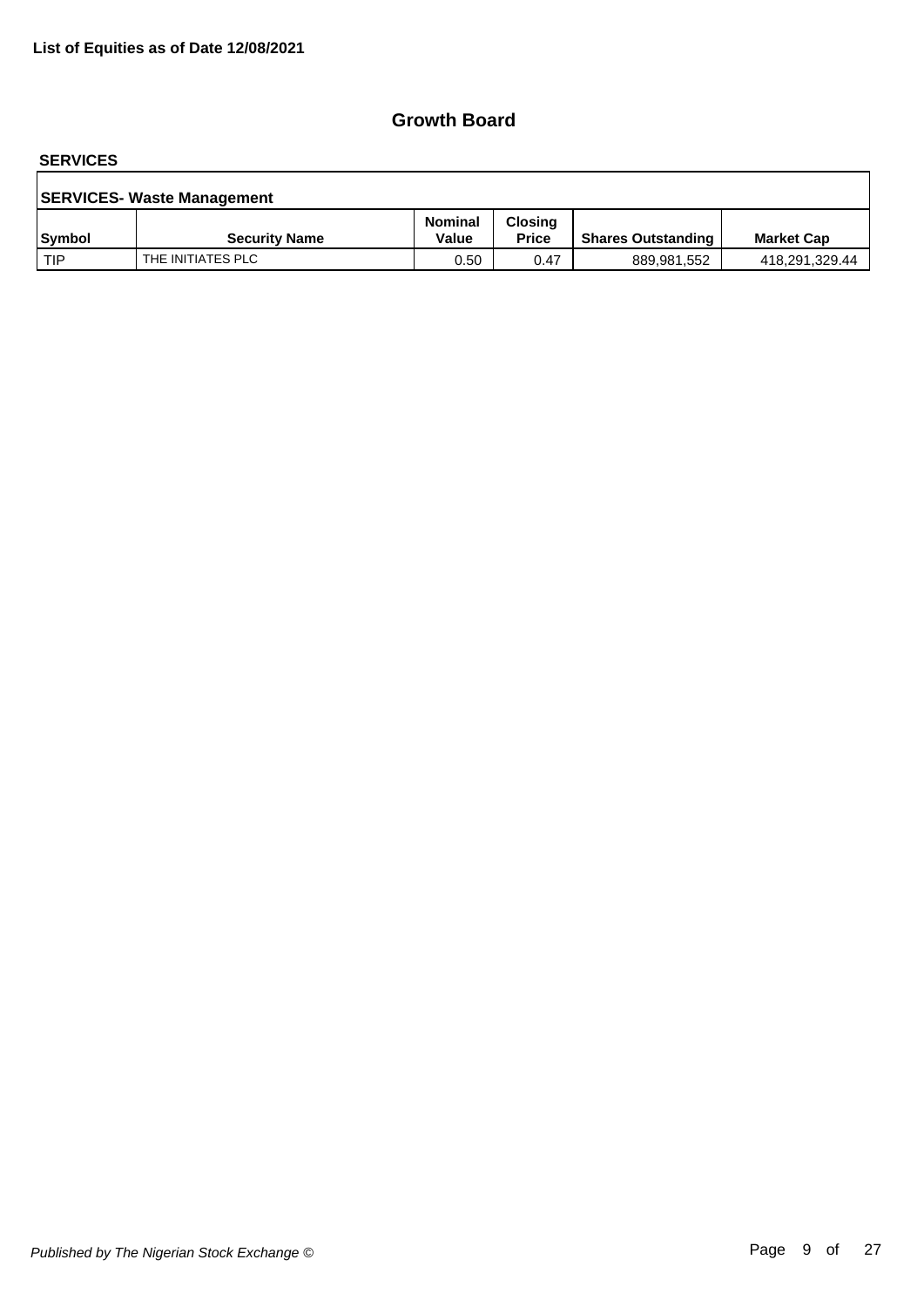#### **AGRICULTURE**

|                   | <b>AGRICULTURE- Crop Production</b>              |                         |                                |                           |                    |
|-------------------|--------------------------------------------------|-------------------------|--------------------------------|---------------------------|--------------------|
| <b>Symbol</b>     | <b>Security Name</b>                             | <b>Nominal</b><br>Value | <b>Closing</b><br><b>Price</b> | <b>Shares Outstanding</b> | <b>Market Cap</b>  |
| <b>ELLAHLAKES</b> | ELLAH LAKES PLC.                                 | 0.50                    | 4.25                           | 2,000,000,000             | 8,500,000,000.00   |
| <b>FTNCOCOA</b>   | FTN COCOA PROCESSORS PLC                         | 0.50                    | 0.40                           | 2,200,000,000             | 880,000,000.00     |
| OKOMUOIL          | OKOMU OIL PALM PLC.                              | 0.50                    | 110.00                         | 953,910,000               | 104,930,100,000.00 |
| <b>PRESCO</b>     | PRESCO PLC                                       | 0.50                    | 72.60                          | 1,000,000,000             | 72,600,000,000.00  |
|                   | <b>AGRICULTURE- Livestock/Animal Specialties</b> |                         |                                |                           |                    |
|                   |                                                  | <b>Nominal</b>          | <b>Closing</b>                 |                           |                    |
| Symbol            | <b>Security Name</b>                             | Value                   | <b>Price</b>                   | <b>Shares Outstanding</b> | <b>Market Cap</b>  |
| <b>LIVESTOCK</b>  | LIVESTOCK FEEDS PLC.                             | 0.50                    | 2.03                           | 2,999,999,418             | 6,089,998,818.54   |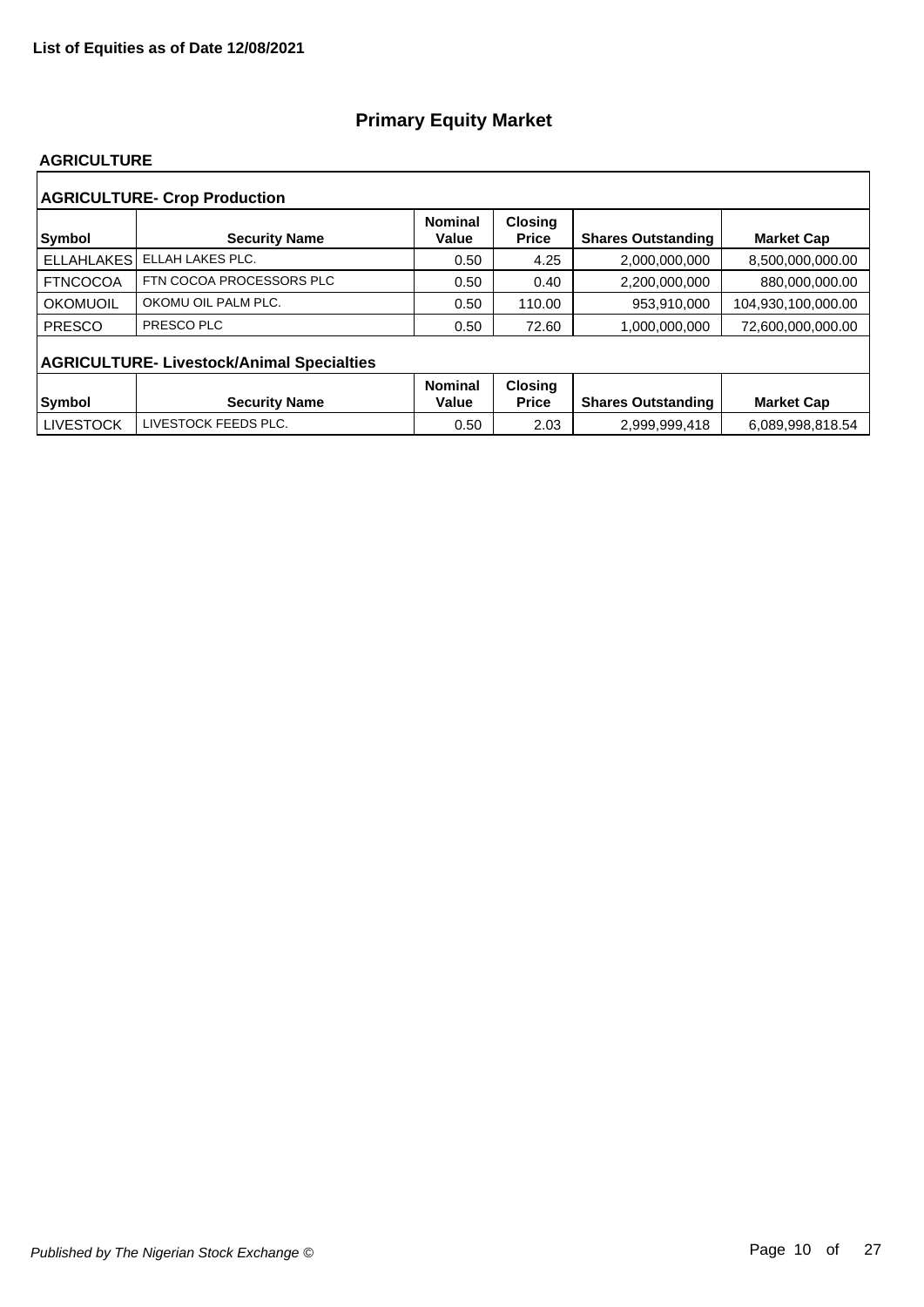#### **CONGLOMERATES**

| <b>CONGLOMERATES- Diversified Industries</b> |                                             |                         |                                |                           |                   |  |  |
|----------------------------------------------|---------------------------------------------|-------------------------|--------------------------------|---------------------------|-------------------|--|--|
| Symbol                                       | <b>Security Name</b>                        | <b>Nominal</b><br>Value | <b>Closing</b><br><b>Price</b> | <b>Shares Outstanding</b> | <b>Market Cap</b> |  |  |
| <b>JOHNHOLT</b>                              | JOHN HOLT PLC.                              | 0.50                    | 0.75                           | 389,151,412               | 291,863,559.00    |  |  |
| <b>SCOA</b>                                  | SCOA NIG. PLC.                              | 0.50                    | 1.95                           | 649,825,665               | 1,267,160,046.75  |  |  |
| <b>TRANSCORP</b>                             | TRANSNATIONAL CORPORATION OF<br>NIGERIA PLC | 0.50                    | 0.93                           | 40.647.990.293            | 37,802,630,972.49 |  |  |
| <b>UACN</b>                                  | UACN PLC.                                   | 0.50                    | 10.00                          | 2,881,296,580             | 28,812,965,800.00 |  |  |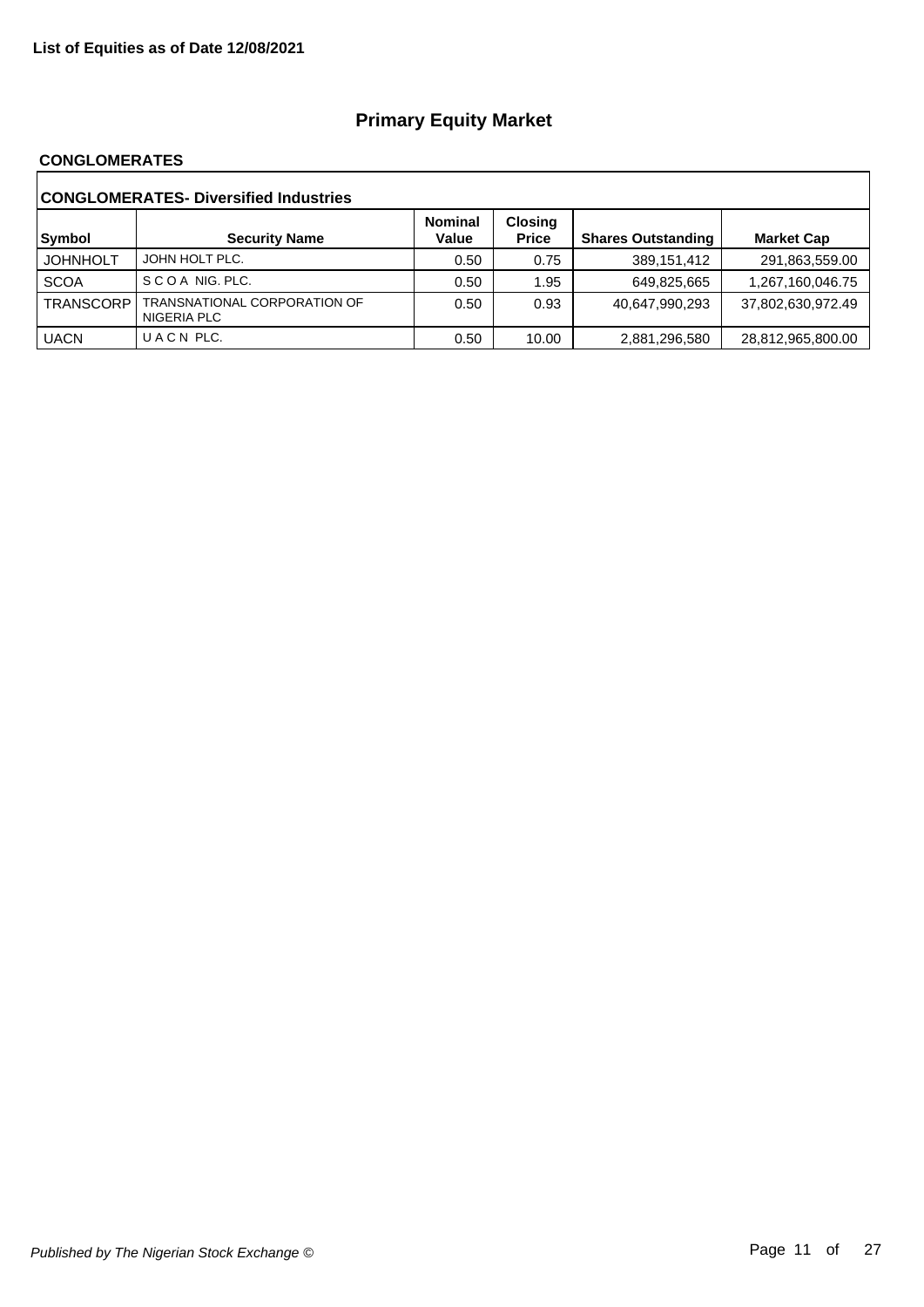#### **CONSTRUCTION/REAL ESTATE**

| <b>CONSTRUCTION/REAL ESTATE- Building Construction</b>             |                         |                         |                                |                           |                   |  |  |  |
|--------------------------------------------------------------------|-------------------------|-------------------------|--------------------------------|---------------------------|-------------------|--|--|--|
| Symbol                                                             | <b>Security Name</b>    | <b>Nominal</b><br>Value | <b>Closing</b><br><b>Price</b> | <b>Shares Outstanding</b> | <b>Market Cap</b> |  |  |  |
| <b>ARBICO</b>                                                      | ARBICO PLC.             | 0.50                    | 1.03                           | 148,500,000               | 152,955,000.00    |  |  |  |
| <b>CONSTRUCTION/REAL ESTATE- Infrastructure/Heavy Construction</b> |                         |                         |                                |                           |                   |  |  |  |
| <b>Symbol</b>                                                      | <b>Security Name</b>    | <b>Nominal</b><br>Value | <b>Closing</b><br><b>Price</b> | <b>Shares Outstanding</b> | <b>Market Cap</b> |  |  |  |
| <b>JBERGER</b>                                                     | JULIUS BERGER NIG. PLC. | 0.50                    | 25.00                          | 1,600,000,000             | 40,000,000,000.00 |  |  |  |
| <b>CONSTRUCTION/REAL ESTATE- Real Estate Development</b>           |                         |                         |                                |                           |                   |  |  |  |
| Symbol                                                             | <b>Security Name</b>    | <b>Nominal</b><br>Value | <b>Closing</b><br><b>Price</b> | <b>Shares Outstanding</b> | <b>Market Cap</b> |  |  |  |
| <b>UPDC</b>                                                        | <b>UPDC PLC</b>         | 0.50                    | 1.13                           | 18,559,969,936            | 20,972,766,027.68 |  |  |  |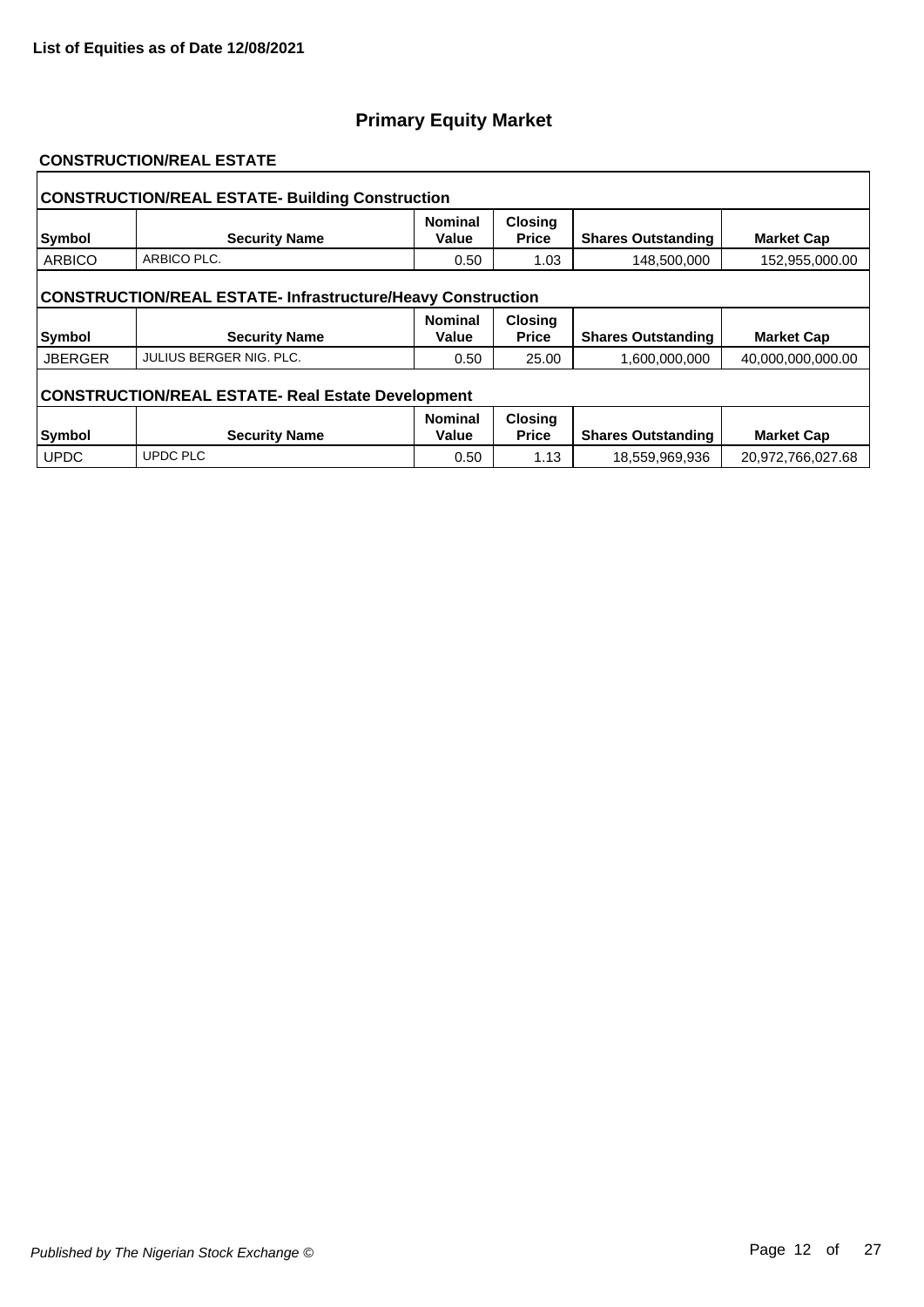# **CONSUMER GOODS**

| <b>CONSUMER GOODS- Automobiles/Auto Parts</b>        |                                                    |                                |                                |                           |                      |  |  |  |
|------------------------------------------------------|----------------------------------------------------|--------------------------------|--------------------------------|---------------------------|----------------------|--|--|--|
| <b>Symbol</b>                                        | <b>Security Name</b>                               | <b>Nominal</b><br>Value        | <b>Closing</b><br><b>Price</b> | <b>Shares Outstanding</b> | <b>Market Cap</b>    |  |  |  |
| <b>DUNLOP</b>                                        | DN TYRE & RUBBER PLC                               | 0.50                           | 0.20                           | 4,772,669,212             | 954,533,842.40       |  |  |  |
| <b>CONSUMER GOODS- Beverages--Brewers/Distillers</b> |                                                    |                                |                                |                           |                      |  |  |  |
| <b>Symbol</b>                                        | <b>Security Name</b>                               | <b>Nominal</b><br>Value        | <b>Closing</b><br><b>Price</b> | <b>Shares Outstanding</b> | <b>Market Cap</b>    |  |  |  |
| <b>CHAMPION</b>                                      | CHAMPION BREW, PLC.                                | 0.50                           | 2.20                           | 7,829,496,464             | 17,224,892,220.80    |  |  |  |
| <b>GOLDBREW</b>                                      | GOLDEN GUINEA BREW. PLC.                           | 0.50                           | 0.81                           | 1,024,668,000             | 829,981,080.00       |  |  |  |
| <b>GUINNESS</b>                                      | <b>GUINNESS NIG PLC</b>                            | 0.50                           | 31.70                          | 2,190,382,819             | 69,435,135,362.30    |  |  |  |
| <b>INTBREW</b>                                       | INTERNATIONAL BREWERIES PLC.                       | 0.50                           | 5.00                           | 26,862,068,550            | 134,310,342,750.00   |  |  |  |
| <b>NB</b>                                            | NIGERIAN BREW. PLC.                                | 0.50                           | 57.00                          | 7,996,902,051             | 455,823,416,907.00   |  |  |  |
|                                                      | <b>CONSUMER GOODS- Food Products</b>               |                                |                                |                           |                      |  |  |  |
| <b>Symbol</b>                                        | <b>Security Name</b>                               | <b>Nominal</b><br><b>Value</b> | <b>Closing</b><br><b>Price</b> | <b>Shares Outstanding</b> | <b>Market Cap</b>    |  |  |  |
| <b>DANGSUGAR</b>                                     | DANGOTE SUGAR REFINERY PLC                         | 0.50                           | 17.50                          | 12,146,878,241            | 212,570,369,217.50   |  |  |  |
| <b>FLOURMILL</b>                                     | FLOUR MILLS NIG. PLC.                              | 0.50                           | 29.90                          | 4,100,379,605             | 122,601,350,189.50   |  |  |  |
| <b>HONYFLOUR</b>                                     | HONEYWELL FLOUR MILL PLC                           | 0.50                           | 1.87                           | 7,930,197,658             | 14,829,469,620.46    |  |  |  |
| <b>MULTITREX</b>                                     | MULTI-TREX INTEGRATED FOODS PLC                    | 0.50                           | 0.36                           | 3,722,493,620             | 1,340,097,703.20     |  |  |  |
| <b>NASCON</b>                                        | NASCON ALLIED INDUSTRIES PLC                       | 0.50                           | 14.65                          | 2,649,438,378             | 38,814,272,237.70    |  |  |  |
| <b>NNFM</b>                                          | N NIG. FLOUR MILLS PLC.                            | 0.50                           | 7.35                           | 178,200,000               | 1,309,770,000.00     |  |  |  |
| UNIONDICON                                           | UNION DICON SALT PLC.                              | 0.50                           | 9.90                           | 273,338,776               | 2,706,053,882.40     |  |  |  |
|                                                      | <b>CONSUMER GOODS- Food Products--Diversified</b>  |                                |                                |                           |                      |  |  |  |
| <b>Symbol</b>                                        | <b>Security Name</b>                               | <b>Nominal</b><br>Value        | <b>Closing</b><br><b>Price</b> | <b>Shares Outstanding</b> | <b>Market Cap</b>    |  |  |  |
| <b>CADBURY</b>                                       | CADBURY NIGERIA PLC.                               | 0.50                           | 9.00                           | 1,878,202,040             | 16,903,818,360.00    |  |  |  |
| <b>NESTLE</b>                                        | NESTLE NIGERIA PLC.                                | 0.50                           | 1,540.00                       | 792,656,252               | 1,220,690,628,080.00 |  |  |  |
|                                                      | <b>CONSUMER GOODS- Household Durables</b>          |                                |                                |                           |                      |  |  |  |
| Symbol                                               | <b>Security Name</b>                               | <b>Nominal</b><br><b>Value</b> | <b>Closing</b><br><b>Price</b> | <b>Shares Outstanding</b> | <b>Market Cap</b>    |  |  |  |
| <b>ENAMELWA</b>                                      | NIGERIAN ENAMELWARE PLC.                           | 0.50                           | 16.20                          | 76,032,000                | 1,231,718,400.00     |  |  |  |
| <b>VITAFOAM</b>                                      | VITAFOAM NIG PLC.                                  | 0.50                           | 15.50                          | 1,250,844,064             | 19,388,082,992.00    |  |  |  |
|                                                      | <b>CONSUMER GOODS- Personal/Household Products</b> |                                |                                |                           |                      |  |  |  |
| <b>Symbol</b>                                        | <b>Security Name</b>                               | Nominal<br>Value               | <b>Closing</b><br><b>Price</b> | <b>Shares Outstanding</b> | <b>Market Cap</b>    |  |  |  |
| PZ                                                   | P Z CUSSONS NIGERIA PLC.                           | 0.50                           | 6.00                           | 3,970,477,045             | 23,822,862,270.00    |  |  |  |
| <b>UNILEVER</b>                                      | UNILEVER NIGERIA PLC.                              | 0.50                           | 14.40                          | 5,745,005,417             | 82,728,078,004.80    |  |  |  |
|                                                      |                                                    |                                |                                |                           |                      |  |  |  |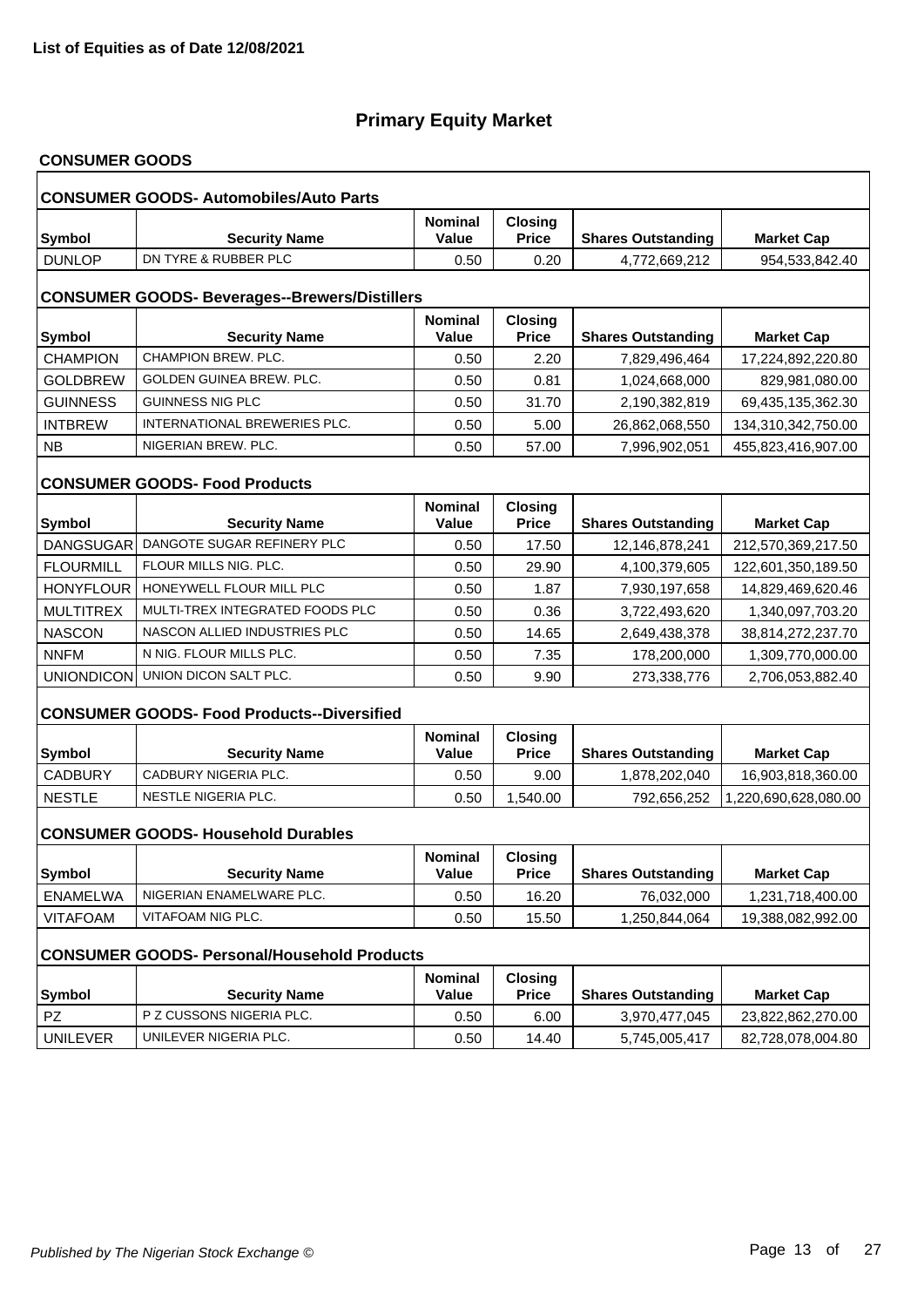#### **FINANCIAL SERVICES**

| <b>FINANCIAL SERVICES- Banking</b> |                                                     |                         |                                |                           |                    |  |  |
|------------------------------------|-----------------------------------------------------|-------------------------|--------------------------------|---------------------------|--------------------|--|--|
| Symbol                             | <b>Security Name</b>                                | <b>Nominal</b><br>Value | <b>Closing</b><br><b>Price</b> | <b>Shares Outstanding</b> | <b>Market Cap</b>  |  |  |
| ETI                                | <b>ECOBANK TRANSNATIONAL</b><br><b>INCORPORATED</b> | 32.00                   | 5.70                           | 18,349,551,215            | 104,592,441,925.50 |  |  |
| <b>FIDELITYBK</b>                  | FIDELITY BANK PLC                                   | 0.50                    | 2.45                           | 28,974,797,023            | 70,988,252,706.35  |  |  |
| <b>GTCO</b>                        | <b>GUARANTY TRUST HOLDING COMPANY PLC</b>           | 0.50                    | 28.40                          | 29,431,179,224            | 835,845,489,961.60 |  |  |
| <b>JAIZBANK</b>                    | JAIZ BANK PLC                                       | 0.50                    | 0.62                           | 29,464,249,300            | 18,267,834,566.00  |  |  |
| <b>STERLNBANK</b>                  | STERLING BANK PLC.                                  | 0.50                    | 1.54                           | 28,790,418,126            | 44,337,243,914.04  |  |  |
| UBN                                | UNION BANK NIG.PLC.                                 | 0.50                    | 5.25                           | 29,120,752,788            | 152,883,952,137.00 |  |  |
| <b>UNITYBNK</b>                    | UNITY BANK PLC                                      | 0.50                    | 0.58                           | 11,689,337,942            | 6,779,816,006.36   |  |  |
| <b>WEMABANK</b>                    | WEMA BANK PLC.                                      | 0.50                    | 0.79                           | 38,574,466,082            | 30,473,828,204.78  |  |  |

# **FINANCIAL SERVICES- Insurance Carriers, Brokers and Services**

| <b>Symbol</b>     | <b>Security Name</b>                                 | <b>Nominal</b><br>Value | <b>Closing</b><br><b>Price</b> | <b>Shares Outstanding</b> | <b>Market Cap</b> |
|-------------------|------------------------------------------------------|-------------------------|--------------------------------|---------------------------|-------------------|
| <b>AFRINSURE</b>  | AFRICAN ALLIANCE INSURANCE PLC                       | 0.50                    | 0.20                           | 20,585,000,000            | 4,117,000,000.00  |
| <b>AIICO</b>      | AIICO INSURANCE PLC.                                 | 0.50                    | 0.97                           | 20,673,265,406            | 20,053,067,443.82 |
| <b>CHIPLC</b>     | <b>CONSOLIDATED HALLMARK INSURANCE</b><br><b>PLC</b> | 0.50                    | 0.53                           | 10,704,500,000            | 5,673,385,000.00  |
| <b>CORNERST</b>   | <b>CORNERSTONE INSURANCE PLC</b>                     | 0.50                    | 0.54                           | 18,166,392,726            | 9,809,852,072.04  |
| <b>GOLDINSURE</b> | <b>GOLDLINK INSURANCE PLC</b>                        | 0.50                    | 0.20                           | 4,549,947,000             | 909,989,400.00    |
| <b>GUINEAINS</b>  | <b>GUINEA INSURANCE PLC.</b>                         | 0.50                    | 0.20                           | 6,140,000,000             | 1,228,000,000.00  |
| <b>INTENEGINS</b> | INTERNATIONAL ENERGY INSURANCE PLC                   | 0.50                    | 0.38                           | 1,284,085,489             | 487,952,485.82    |
| LASACO            | LASACO ASSURANCE PLC.                                | 0.50                    | 1.50                           | 1,833,585,855             | 2,750,378,782.50  |
| LINKASSURE İ      | LINKAGE ASSURANCE PLC                                | 0.50                    | 0.63                           | 13,999,999,992            | 8,819,999,994.96  |
| <b>MANSARD</b>    | AXAMANSARD INSURANCE PLC                             | 0.50                    | 0.88                           | 36,000,000,000            | 31,680,000,000.00 |
| <b>MBENEFIT</b>   | MUTUAL BENEFITS ASSURANCE PLC.                       | 0.50                    | 0.34                           | 20,061,622,397            | 6,820,951,614.98  |
| <b>NEM</b>        | <b>NEM INSURANCE PLC</b>                             | 0.50                    | 1.92                           | 10,032,955,535            | 19,263,274,627.20 |
| <b>NIGERINS</b>   | NIGER INSURANCE PLC                                  | 0.50                    | 0.20                           | 7,739,479,368             | 1,547,895,873.60  |
| <b>PRESTIGE</b>   | PRESTIGE ASSURANCE PLC                               | 0.50                    | 0.44                           | 13,252,561,890            | 5,831,127,231.60  |
| <b>REGALINS</b>   | <b>REGENCY ASSURANCE PLC</b>                         | 0.50                    | 0.43                           | 6,668,750,000             | 2,867,562,500.00  |
| <b>SOVRENINS</b>  | SOVEREIGN TRUST INSURANCE PLC                        | 0.50                    | 0.28                           | 11,364,466,014            | 3,182,050,483.92  |
| <b>STACO</b>      | <b>STACO INSURANCE PLC</b>                           | 0.50                    | 0.48                           | 9,341,087,609             | 4,483,722,052.32  |
| <b>STDINSURE</b>  | STANDARD ALLIANCE INSURANCE PLC.                     | 0.50                    | 0.20                           | 12,911,030,586            | 2,582,206,117.20  |
| <b>SUNUASSUR</b>  | SUNU ASSURANCES NIGERIA PLC.                         | 0.50                    | 0.45                           | 5,810,800,000             | 2,614,860,000.00  |
| <b>UNIVINSURE</b> | UNIVERSAL INSURANCE PLC                              | 0.50                    | 0.20                           | 16,000,000,000            | 3,200,000,000.00  |
| VERITASKAP        | <b>VERITAS KAPITAL ASSURANCE PLC</b>                 | 0.50                    | 0.23                           | 13,866,666,666            | 3,189,333,333.18  |
| <b>WAPIC</b>      | <b>CORONATION INSURANCE PLC</b>                      | 0.50                    | 0.50                           | 23,991,679,506            | 11,995,839,753.00 |
|                   | FINANCIAL SERVICES- Micro-Finance Banks              |                         |                                |                           |                   |
| Symbol            | <b>Security Name</b>                                 | <b>Nominal</b><br>Value | <b>Closing</b><br><b>Price</b> | <b>Shares Outstanding</b> | <b>Market Cap</b> |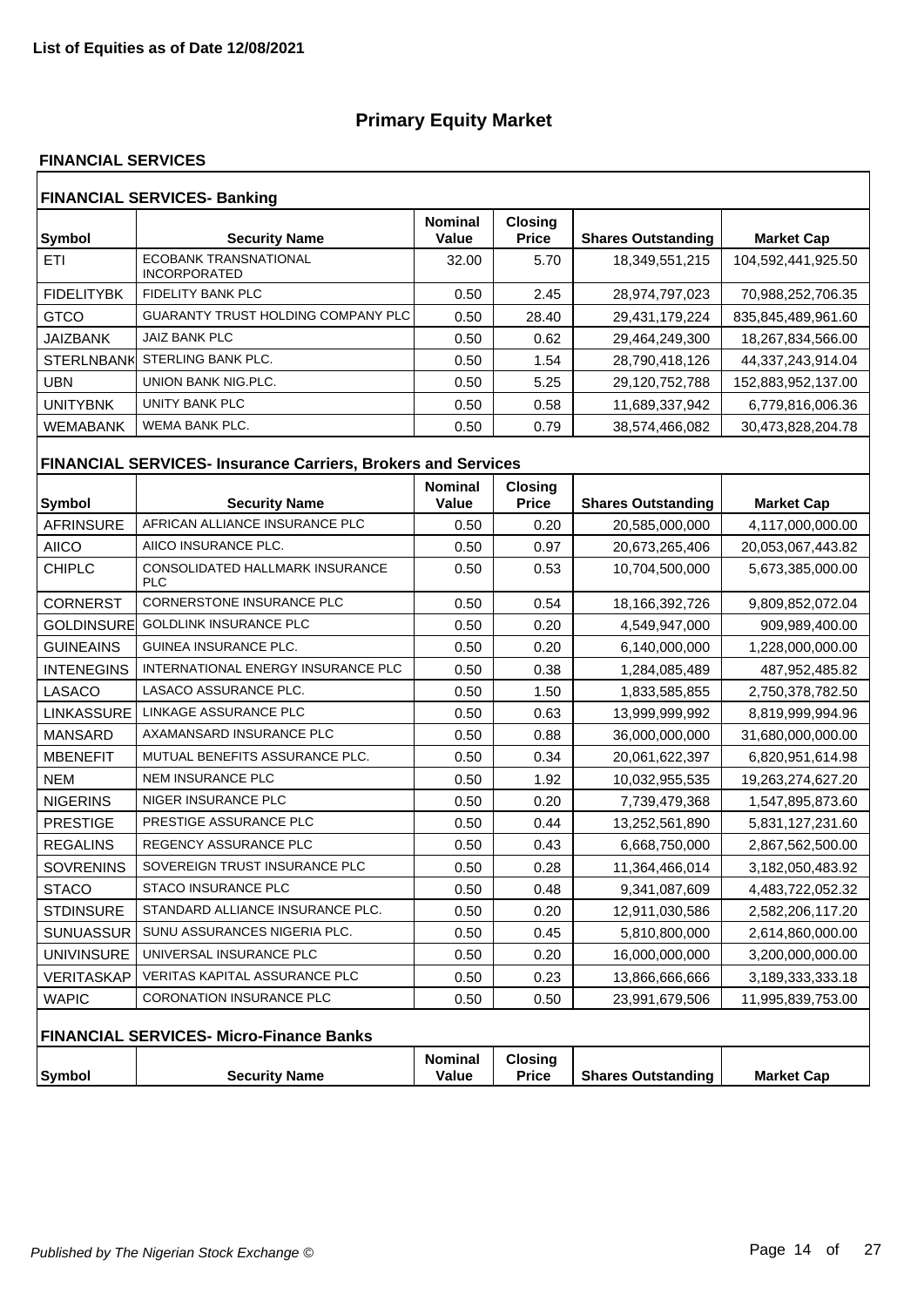### **FINANCIAL SERVICES**

| <b>FINANCIAL SERVICES- Micro-Finance Banks</b>                     |                                                         |                         |                                |                           |                    |  |  |
|--------------------------------------------------------------------|---------------------------------------------------------|-------------------------|--------------------------------|---------------------------|--------------------|--|--|
| Symbol                                                             | <b>Security Name</b>                                    | <b>Nominal</b><br>Value | <b>Closing</b><br><b>Price</b> | <b>Shares Outstanding</b> | <b>Market Cap</b>  |  |  |
| <b>NPFMCRFBK</b>                                                   | NPF MICROFINANCE BANK PLC                               | 0.50                    | 1.77                           | 2,286,637,766             | 4,047,348,845.82   |  |  |
| <b>FINANCIAL SERVICES- Mortgage Carriers, Brokers and Services</b> |                                                         |                         |                                |                           |                    |  |  |
| Symbol                                                             | <b>Security Name</b>                                    | <b>Nominal</b><br>Value | <b>Closing</b><br><b>Price</b> | <b>Shares Outstanding</b> | <b>Market Cap</b>  |  |  |
| <b>ABBEYBDS</b>                                                    | ABBEY MORTGAGE BANK PLC                                 | 0.50                    | 0.95                           | 6,461,538,462             | 6,138,461,538.90   |  |  |
| ASOSAVINGSI                                                        | ASO SAVINGS AND LOANS PLC                               | 0.50                    | 0.50                           | 14,741,733,802            | 7,370,866,901.00   |  |  |
| <b>INFINITY</b>                                                    | INFINITY TRUST MORTGAGE BANK PLC                        | 0.50                    | 1.32                           | 4,170,455,720             | 5,505,001,550.40   |  |  |
| <b>RESORTSAL</b>                                                   | <b>RESORT SAVINGS &amp; LOANS PLC</b>                   | 0.50                    | 0.20                           | 11,329,732,404            | 2,265,946,480.80   |  |  |
| <b>UNHOMES</b>                                                     | UNION HOMES SAVINGS AND LOANS PLC.                      | 0.50                    | 3.02                           | 976,562,505               | 2,949,218,765.10   |  |  |
|                                                                    | <b>FINANCIAL SERVICES- Other Financial Institutions</b> |                         |                                |                           |                    |  |  |
| <b>Symbol</b>                                                      | <b>Security Name</b>                                    | <b>Nominal</b><br>Value | <b>Closing</b><br><b>Price</b> | <b>Shares Outstanding</b> | <b>Market Cap</b>  |  |  |
| <b>AFRIPRUD</b>                                                    | AFRICA PRUDENTIAL PLC                                   | 0.50                    | 6.05                           | 2,000,000,000             | 12,100,000,000.00  |  |  |
| <b>CUSTODIAN</b>                                                   | <b>CUSTODIAN INVESTMENT PLC</b>                         | 0.50                    | 6.25                           | 5,881,864,195             | 36,761,651,218.75  |  |  |
| <b>DEAPCAP</b>                                                     | DEAP CAPITAL MANAGEMENT & TRUST PLC                     | 0.50                    | 0.20                           | 1,500,000,000             | 300,000,000.00     |  |  |
| <b>FCMB</b>                                                        | FCMB GROUP PLC.                                         | 0.50                    | 3.10                           | 19,802,710,754            | 61,388,403,337.40  |  |  |
| <b>ROYALEX</b>                                                     | ROYAL EXCHANGE PLC.                                     | 0.50                    | 0.55                           | 5,145,370,074             | 2,829,953,540.70   |  |  |
| <b>STANBIC</b>                                                     | STANBIC IBTC HOLDINGS PLC                               | 0.50                    | 41.00                          | 12,956,997,163            | 531,236,883,683.00 |  |  |
| <b>UCAP</b>                                                        | UNITED CAPITAL PLC                                      | 0.50                    | 6.92                           | 6.000.000.000             | 41.520.000.000.00  |  |  |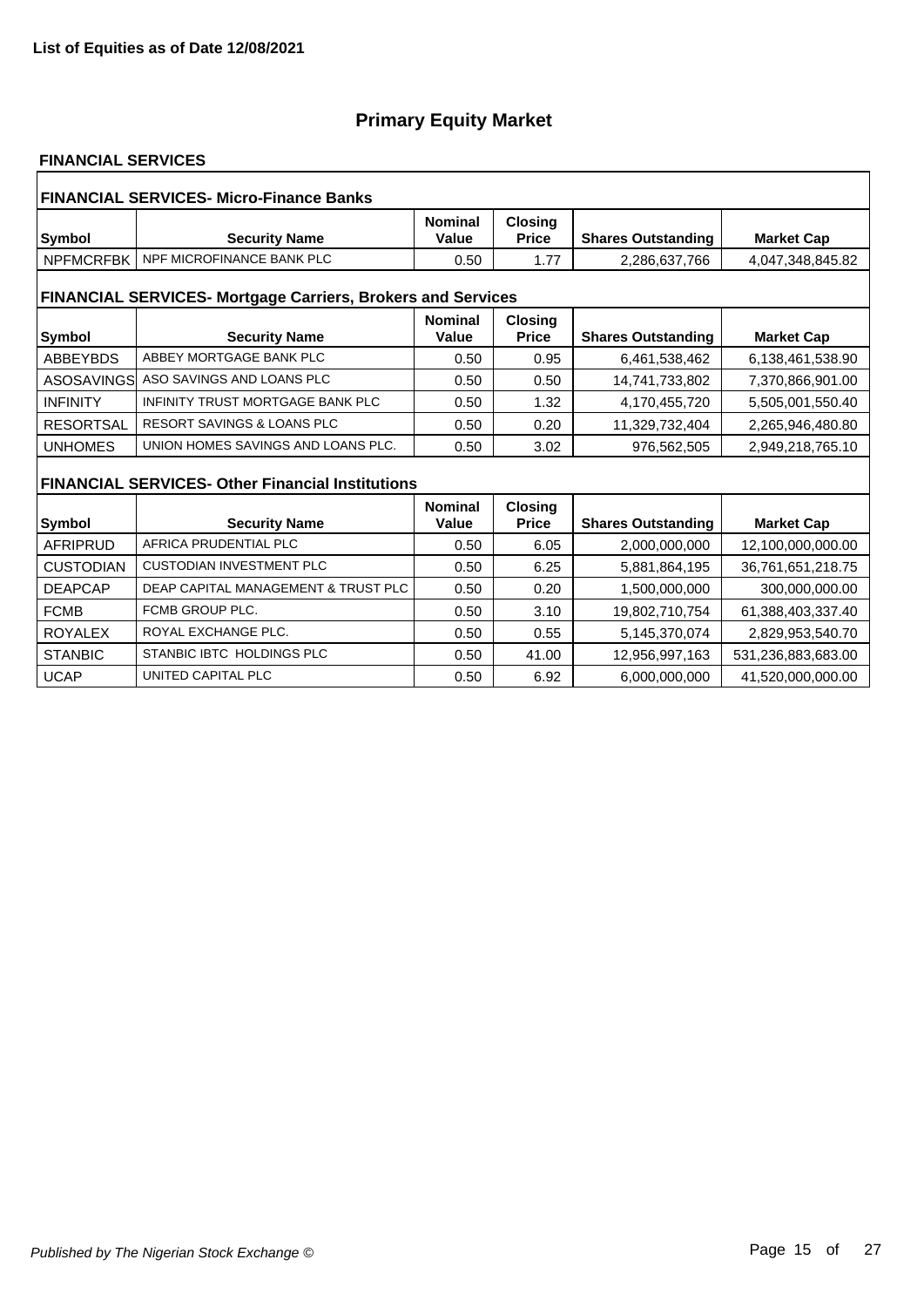#### **HEALTHCARE**

|                   | <b>HEALTHCARE- Healthcare Providers</b>                   |                         |                                |                           |                   |
|-------------------|-----------------------------------------------------------|-------------------------|--------------------------------|---------------------------|-------------------|
| <b>Symbol</b>     | <b>Security Name</b>                                      | <b>Nominal</b><br>Value | <b>Closing</b><br><b>Price</b> | <b>Shares Outstanding</b> | <b>Market Cap</b> |
| <b>EKOCORP</b>    | EKOCORP PLC.                                              | 0.50                    | 5.90                           | 498,600,908               | 2,941,745,357.20  |
|                   | <b>HEALTHCARE- Medical Supplies</b>                       |                         |                                |                           |                   |
| <b>Symbol</b>     | <b>Security Name</b>                                      | <b>Nominal</b><br>Value | <b>Closing</b><br><b>Price</b> | <b>Shares Outstanding</b> | <b>Market Cap</b> |
| <b>MORISON</b>    | <b>MORISON INDUSTRIES PLC.</b>                            | 0.50                    | 1.40                           | 989,161,875               | 1,384,826,625.00  |
| Symbol            | <b>HEALTHCARE-Pharmaceuticals</b><br><b>Security Name</b> | <b>Nominal</b><br>Value | <b>Closing</b><br><b>Price</b> | <b>Shares Outstanding</b> | <b>Market Cap</b> |
| <b>FIDSON</b>     | <b>FIDSON HEALTHCARE PLC</b>                              | 0.50                    | 6.10                           | 2,086,360,250             | 12,726,797,525.00 |
| <b>GLAXOSMITH</b> | GLAXO SMITHKLINE CONSUMER NIG. PLC.                       | 0.50                    | 6.00                           | 1,195,876,488             | 7,175,258,928.00  |
| <b>MAYBAKER</b>   | MAY & BAKER NIGERIA PLC.                                  | 0.50                    | 4.40                           | 1,725,234,886             | 7,591,033,498.40  |
| <b>NEIMETH</b>    | NEIMETH INTERNATIONAL<br>PHARMACEUTICALS PLC              | 0.50                    | 1.64                           | 1,899,157,108             | 3,114,617,657.12  |
| <b>PHARMDEKO</b>  | PHARMA-DEKO PLC.                                          | 0.50                    | 1.19                           | 216,820,448               | 258,016,333.12    |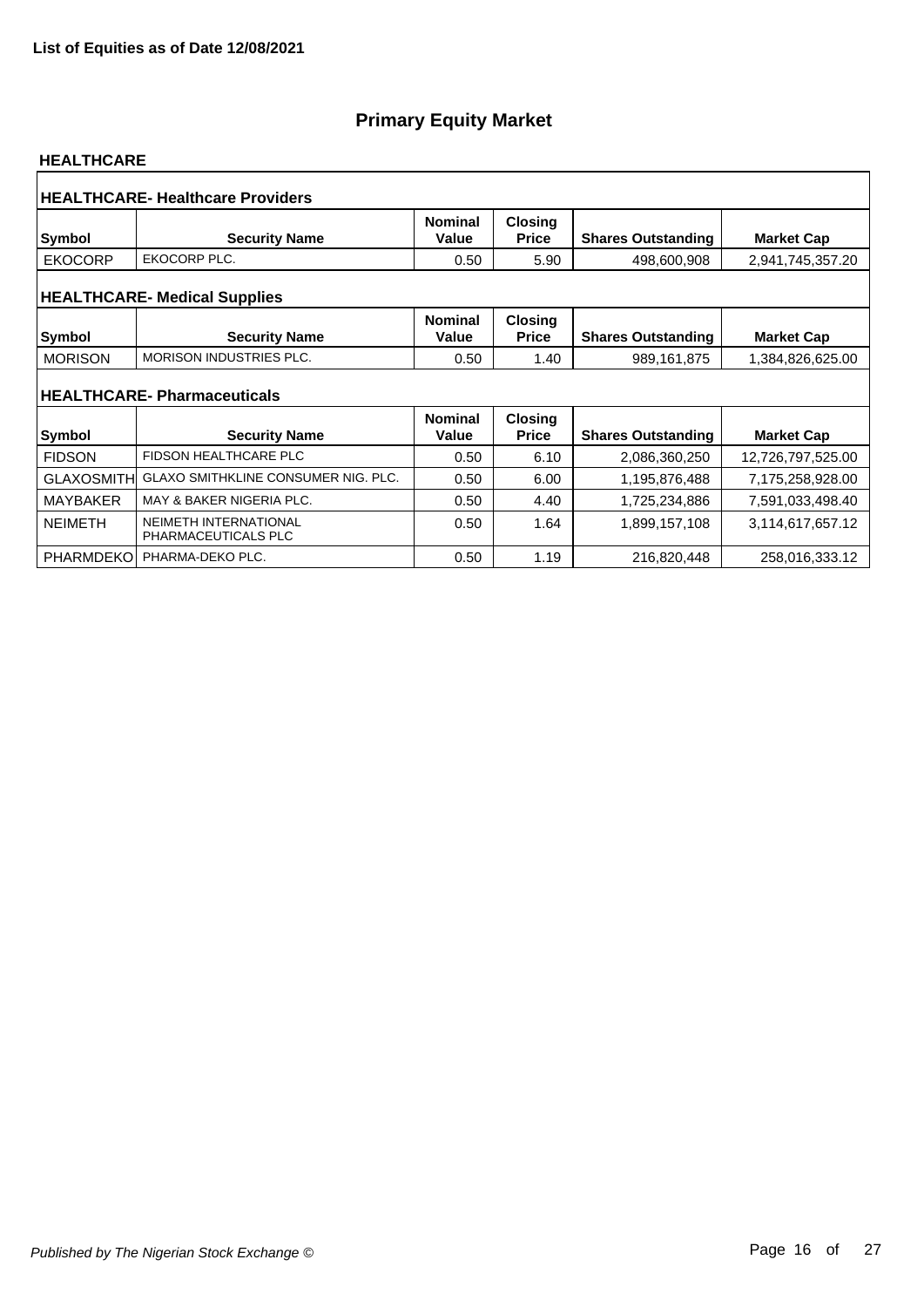| <b>ICT</b>                     |                                           |                         |                                |                           |                      |
|--------------------------------|-------------------------------------------|-------------------------|--------------------------------|---------------------------|----------------------|
|                                | <b>ICT- Computer Based Systems</b>        |                         |                                |                           |                      |
| <b>Symbol</b>                  | <b>Security Name</b>                      | <b>Nominal</b><br>Value | <b>Closing</b><br><b>Price</b> | <b>Shares Outstanding</b> | <b>Market Cap</b>    |
| <b>COURTVILLE</b>              | <b>COURTEVILLE BUSINESS SOLUTIONS PLC</b> | 0.50                    | 0.25                           | 3,552,000,000             | 888,000,000.00       |
|                                | <b>ICT- Computers and Peripherals</b>     |                         |                                |                           |                      |
| <b>Symbol</b>                  | <b>Security Name</b>                      | <b>Nominal</b><br>Value | <b>Closing</b><br><b>Price</b> | <b>Shares Outstanding</b> | <b>Market Cap</b>    |
| <b>OMATEK</b>                  | <b>OMATEK VENTURES PLC</b>                | 0.50                    | 0.20                           | 2,941,789,472             | 588,357,894.40       |
| <b>ICT- IT Services</b>        |                                           |                         |                                |                           |                      |
| <b>Symbol</b>                  | <b>Security Name</b>                      | <b>Nominal</b><br>Value | <b>Closing</b><br><b>Price</b> | <b>Shares Outstanding</b> | <b>Market Cap</b>    |
| <b>CWG</b>                     | <b>CWG PLC</b>                            | 0.50                    | 1.25                           | 2,524,826,359             | 3,156,032,948.75     |
| <b>NCR</b>                     | NCR (NIGERIA) PLC.                        | 0.50                    | 3.00                           | 108,000,000               | 324,000,000.00       |
| <b>TRIPPLEG</b>                | TRIPPLE GEE AND COMPANY PLC.              | 0.50                    | 0.88                           | 494,954,000               | 435,559,520.00       |
| <b>ICT- Processing Systems</b> |                                           |                         |                                |                           |                      |
| <b>Symbol</b>                  | <b>Security Name</b>                      | <b>Nominal</b><br>Value | Closing<br><b>Price</b>        | <b>Shares Outstanding</b> | <b>Market Cap</b>    |
| <b>CHAMS</b>                   | <b>CHAMS PLC</b>                          | 0.50                    | 0.20                           | 4,696,060,000             | 939,212,000.00       |
| <b>ETRANZACT</b>               | E-TRANZACT INTERNATIONAL PLC              | 0.50                    | 2.06                           | 6,634,566,483             | 13,667,206,954.98    |
|                                | <b>ICT- Telecommunications Services</b>   |                         |                                |                           |                      |
| <b>Symbol</b>                  | <b>Security Name</b>                      | <b>Nominal</b><br>Value | <b>Closing</b><br><b>Price</b> | <b>Shares Outstanding</b> | <b>Market Cap</b>    |
| <b>AIRTELAFRI</b>              | AIRTEL AFRICA PLC                         | 0.50                    | 750.00                         | 3,758,151,504             | 2,818,613,628,000.00 |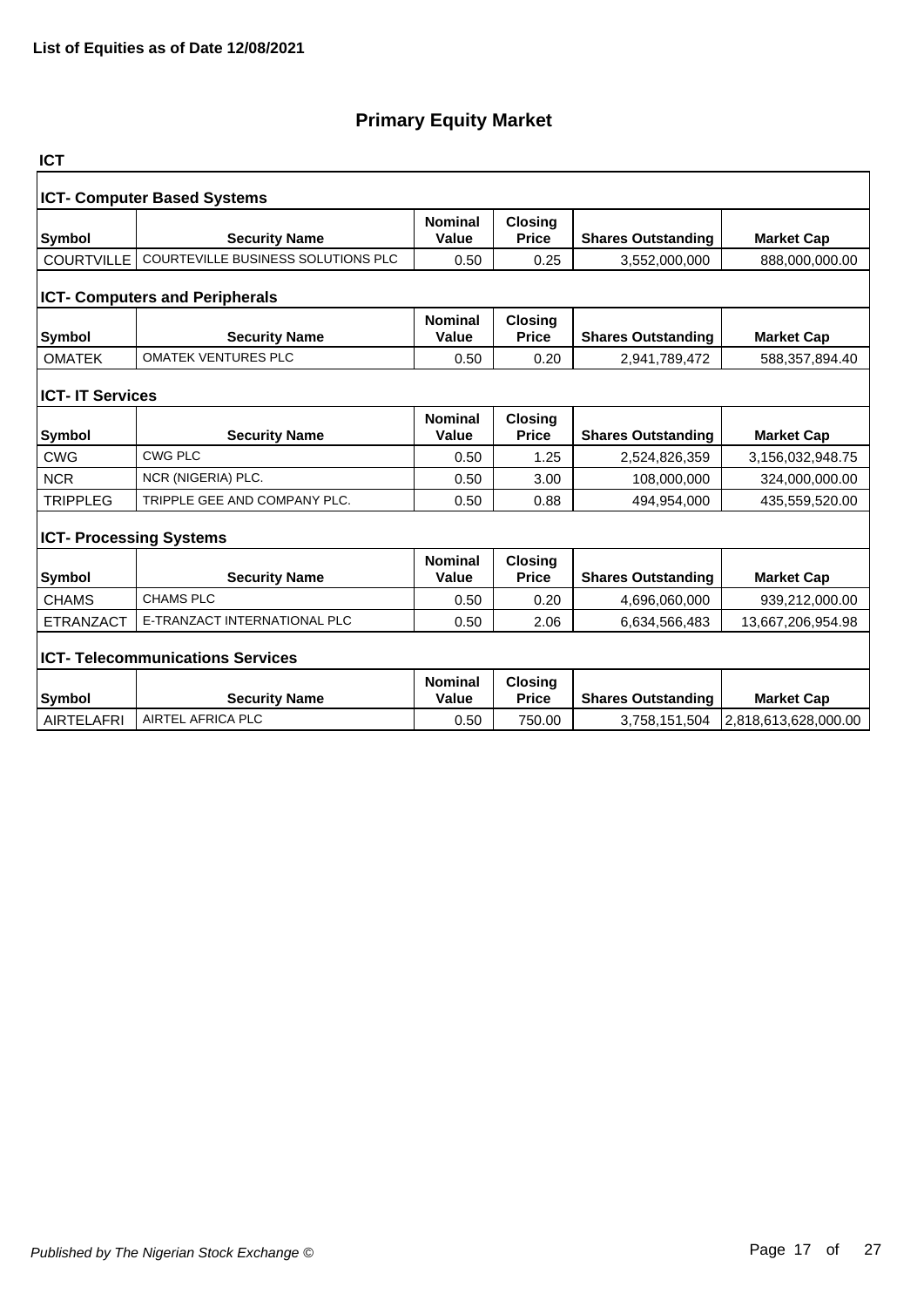### **INDUSTRIAL GOODS**

|                  | <b>INDUSTRIAL GOODS- AGRO-ALLIED &amp; CHEMICALS</b>        |                                |                                |                           |                      |
|------------------|-------------------------------------------------------------|--------------------------------|--------------------------------|---------------------------|----------------------|
| Symbol           | <b>Security Name</b>                                        | <b>Nominal</b><br>Value        | <b>Closing</b><br><b>Price</b> | <b>Shares Outstanding</b> | <b>Market Cap</b>    |
| <b>NOTORE</b>    | NOTORE CHEMICAL IND PLC                                     | 0.50                           | 62.50                          | 1,612,066,200             | 100,754,137,500.00   |
|                  | <b>INDUSTRIAL GOODS- Building Materials</b>                 |                                |                                |                           |                      |
| Symbol           | <b>Security Name</b>                                        | <b>Nominal</b><br><b>Value</b> | <b>Closing</b><br><b>Price</b> | <b>Shares Outstanding</b> | <b>Market Cap</b>    |
| <b>BERGER</b>    | <b>BERGER PAINTS PLC</b>                                    | 0.50                           | 8.90                           | 289,823,447               | 2,579,428,678.30     |
| <b>BUACEMENT</b> | <b>BUA CEMENT PLC</b>                                       | 0.50                           | 68.00                          | 33,864,354,060            | 2,302,776,076,080.00 |
| CAP              | CAP PLC                                                     | 0.50                           | 20.20                          | 700,000,000               | 14,140,000,000.00    |
| <b>MEYER</b>     | <b>MEYER PLC.</b>                                           | 0.50                           | 0.59                           | 531,237,723               | 313,430,256.57       |
| <b>PORTPAINT</b> | PORTLAND PAINTS & PRODUCTS NIGERIA<br><b>PLC</b>            | 0.50                           | 2.64                           | 793,415,535               | 2,094,617,012.40     |
| PREMPAINTS       | PREMIER PAINTS PLC.                                         | 0.50                           | 10.00                          | 123.000.000               | 1.230.000.000.00     |
|                  | <b>INDUSTRIAL GOODS- Electronic and Electrical Products</b> |                                |                                |                           |                      |
|                  |                                                             | <b>Nominal</b>                 | <b>Closing</b>                 |                           |                      |
| Symbol           | <b>Security Name</b>                                        | <b>Value</b>                   | <b>Price</b>                   | <b>Shares Outstanding</b> | <b>Market Cap</b>    |
| <b>AUSTINLAZ</b> | AUSTIN LAZ & COMPANY PLC                                    | 0.50                           | 2.03                           | 1,079,860,000             | 2,192,115,800.00     |
| <b>CUTIX</b>     | <b>CUTIX PLC.</b>                                           | 0.50                           | 5.55                           | 1,761,322,026             | 9,775,337,244.30     |
|                  | <b>INDUSTRIAL GOODS- Packaging/Containers</b>               |                                |                                |                           |                      |
| Symbol           | <b>Security Name</b>                                        | <b>Nominal</b><br><b>Value</b> | <b>Closing</b><br><b>Price</b> | <b>Shares Outstanding</b> | <b>Market Cap</b>    |
| <b>BETAGLAS</b>  | <b>BETA GLASS PLC.</b>                                      | 0.50                           | 52.95                          | 499,972,000               | 26,473,517,400.00    |
| <b>VANLEER</b>   | <b>GREIF NIGERIA PLC</b>                                    | 0.50                           | 6.05                           | 42,640,000                | 257,972,000.00       |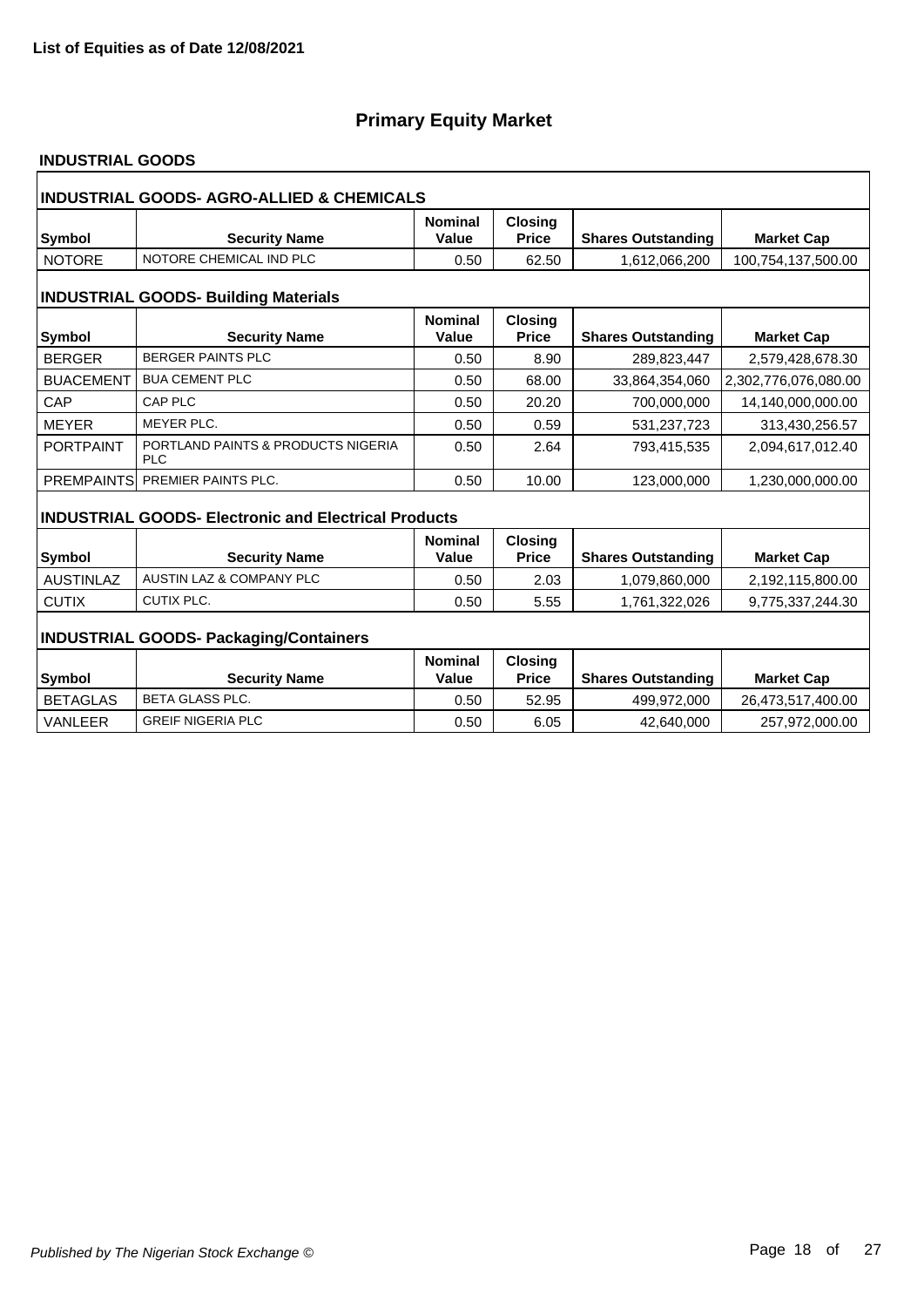#### **NATURAL RESOURCES**

|                   | <b>NATURAL RESOURCES- Chemicals</b>             |                         |                                |                           |                   |
|-------------------|-------------------------------------------------|-------------------------|--------------------------------|---------------------------|-------------------|
| <b>Symbol</b>     | <b>Security Name</b>                            | <b>Nominal</b><br>Value | <b>Closing</b><br><b>Price</b> | <b>Shares Outstanding</b> | <b>Market Cap</b> |
| <b>BOCGAS</b>     | <b>B.O.C. GASES PLC.</b>                        | 0.50                    | 9.20                           | 416,244,706               | 3,829,451,295.20  |
|                   | <b>NATURAL RESOURCES- Metals</b>                |                         |                                |                           |                   |
| <b>Symbol</b>     | <b>Security Name</b>                            | <b>Nominal</b><br>Value | Closing<br><b>Price</b>        | <b>Shares Outstanding</b> | <b>Market Cap</b> |
| <b>ALEX</b>       | ALUMINIUM EXTRUSION IND. PLC.                   | 0.50                    | 7.20                           | 219,956,000               | 1,583,683,200.00  |
|                   | <b>NATURAL RESOURCES- Mining Services</b>       |                         |                                |                           |                   |
| <b>Symbol</b>     | <b>Security Name</b>                            | <b>Nominal</b><br>Value | <b>Closing</b><br><b>Price</b> | <b>Shares Outstanding</b> | <b>Market Cap</b> |
| <b>MULTIVERSE</b> | MULTIVERSE MINING AND EXPLORATION<br><b>PLC</b> | 0.50                    | 0.20                           | 4,261,938,686             | 852,387,737.20    |
|                   | <b>NATURAL RESOURCES- Paper/Forest Products</b> |                         |                                |                           |                   |
| <b>Symbol</b>     | <b>Security Name</b>                            | <b>Nominal</b><br>Value | <b>Closing</b><br><b>Price</b> | <b>Shares Outstanding</b> | <b>Market Cap</b> |
| <b>THOMASWY</b>   | THOMAS WYATT NIG. PLC.                          | 0.50                    | 0.35                           | 220,000,000               | 77,000,000.00     |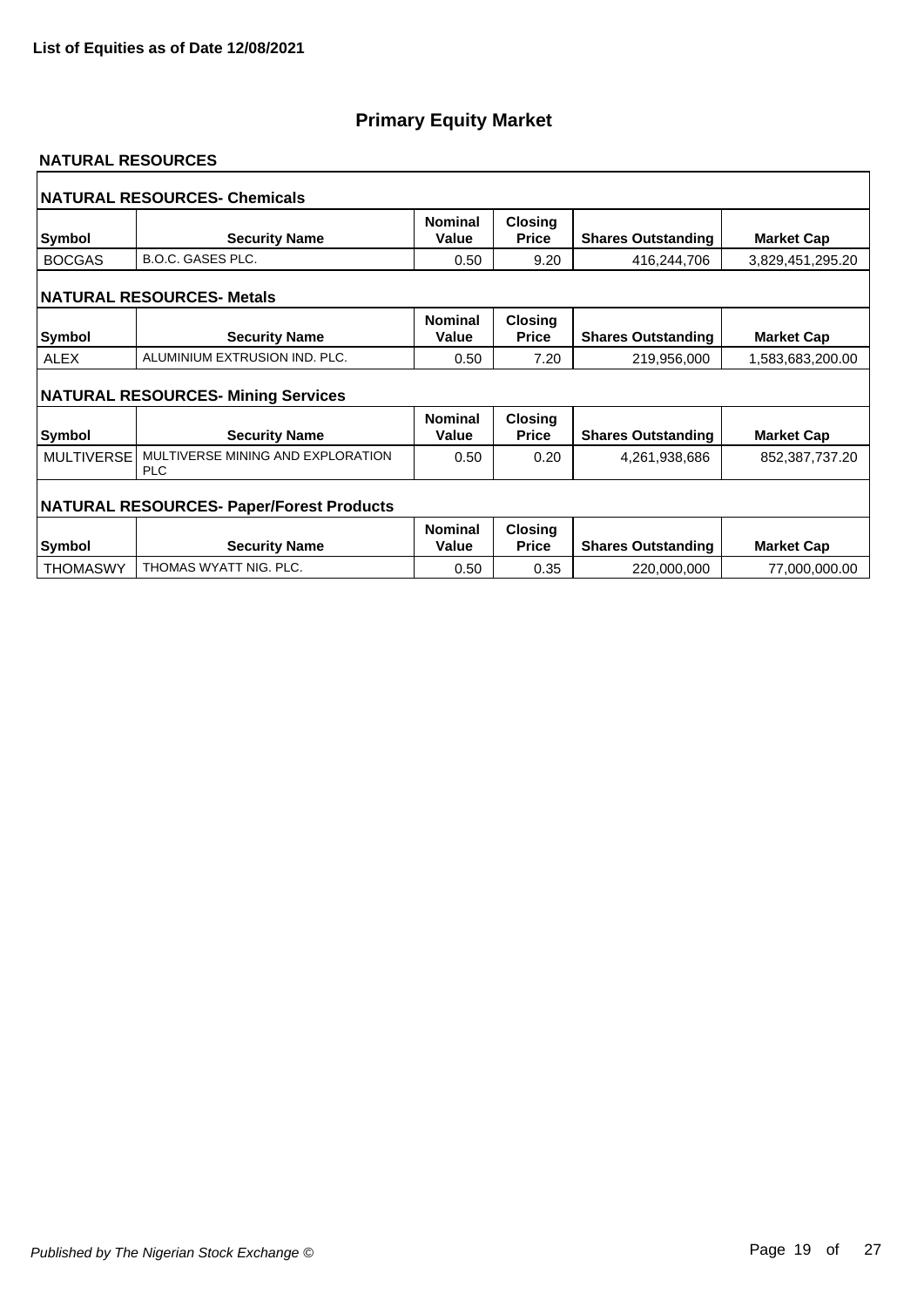#### **OIL AND GAS**

|               | <b>OIL AND GAS- Energy Equipment and Services</b>          |                         |                                |                           |                   |  |  |  |
|---------------|------------------------------------------------------------|-------------------------|--------------------------------|---------------------------|-------------------|--|--|--|
| Symbol        | <b>Security Name</b>                                       | <b>Nominal</b><br>Value | <b>Closing</b><br><b>Price</b> | <b>Shares Outstanding</b> | <b>Market Cap</b> |  |  |  |
|               | JAPAULGOLD JAPAUL GOLD & VENTURES PLC                      | 0.50                    | 0.47                           | 6,262,701,716             | 2,943,469,806.52  |  |  |  |
|               | OIL AND GAS- Integrated Oil and Gas Services               |                         |                                |                           |                   |  |  |  |
| Symbol        | <b>Security Name</b>                                       | <b>Nominal</b><br>Value | <b>Closing</b><br><b>Price</b> | <b>Shares Outstanding</b> | <b>Market Cap</b> |  |  |  |
| <b>OANDO</b>  | <b>OANDO PLC</b>                                           | 0.50                    | 4.93                           | 12,431,412,481            | 61,286,863,531.33 |  |  |  |
|               | OIL AND GAS- Petroleum and Petroleum Products Distributors |                         |                                |                           |                   |  |  |  |
|               |                                                            | <b>Nominal</b>          | <b>Closing</b>                 |                           |                   |  |  |  |
| Symbol        | <b>Security Name</b>                                       | Value                   | <b>Price</b>                   | <b>Shares Outstanding</b> | <b>Market Cap</b> |  |  |  |
| <b>ARDOVA</b> | <b>ARDOVA PLC</b>                                          | 0.50                    | 15.50                          | 1,302,481,103             | 20,188,457,096.50 |  |  |  |
| <b>CONOIL</b> | <b>CONOIL PLC</b>                                          | 0.50                    | 22.35                          | 693,952,117               | 15,509,829,814.95 |  |  |  |
| <b>ETERNA</b> | ETERNA PLC.                                                | 0.50                    | 6.35                           | 1,304,144,647             | 8,281,318,508.45  |  |  |  |
| <b>MRS</b>    | MRS OIL NIGERIA PLC.                                       | 0.50                    | 12.60                          | 304,786,407               | 3,840,308,728.20  |  |  |  |
| <b>TOTAL</b>  | <b>TOTAL NIGERIA PLC.</b>                                  | 0.50                    | 203.20                         | 339,521,837               | 68,990,837,278.40 |  |  |  |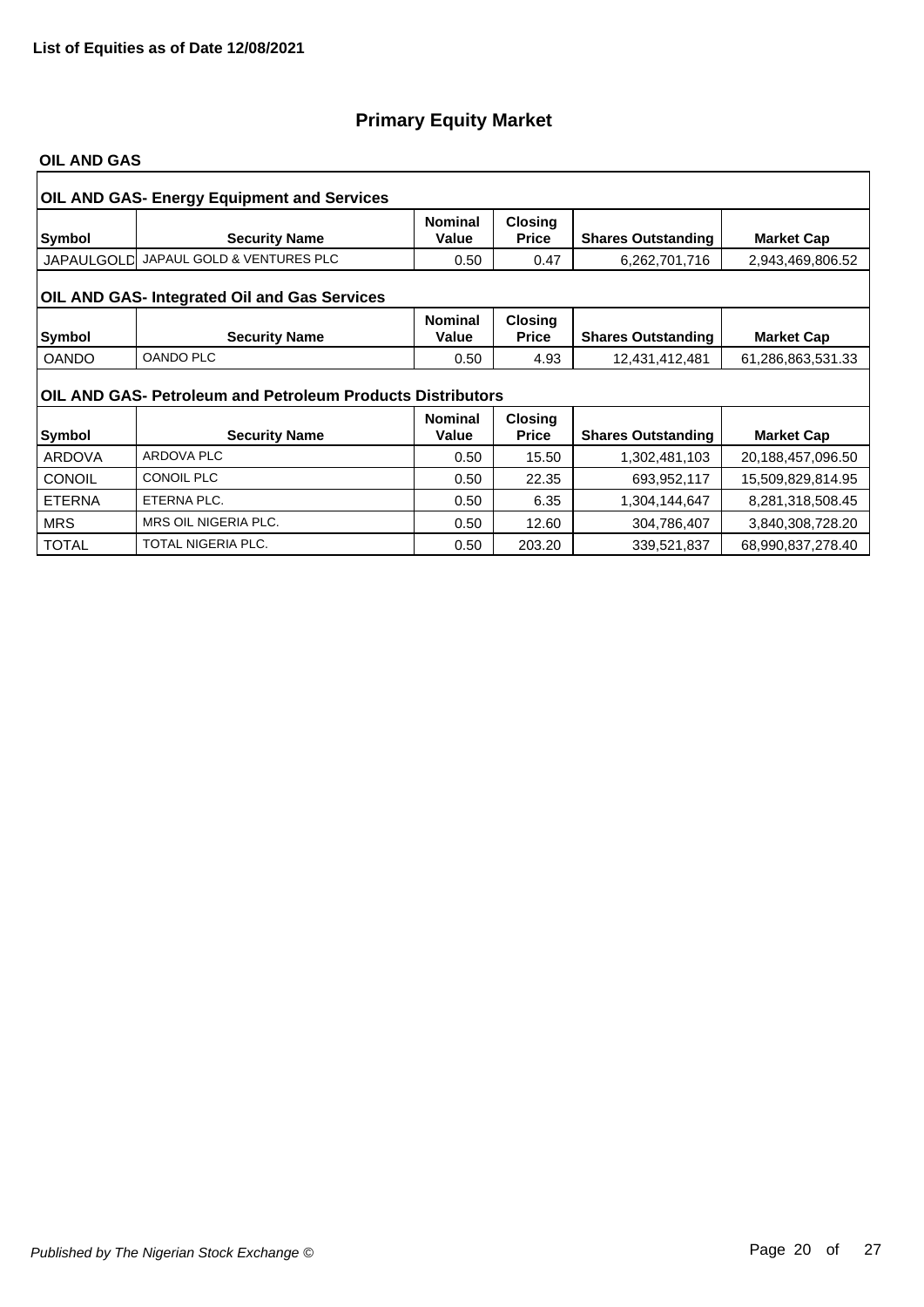| <b>SERVICES</b>              |                                                 |                                |                                |                           |                   |
|------------------------------|-------------------------------------------------|--------------------------------|--------------------------------|---------------------------|-------------------|
| <b>SERVICES- Advertising</b> |                                                 |                                |                                |                           |                   |
| Symbol                       | <b>Security Name</b>                            | <b>Nominal</b><br>Value        | Closing<br><b>Price</b>        | <b>Shares Outstanding</b> | <b>Market Cap</b> |
| <b>AFROMEDIA</b>             | <b>AFROMEDIA PLC</b>                            | 0.50                           | 0.20                           | 4,439,046,986             | 887,809,397.20    |
|                              |                                                 |                                |                                |                           |                   |
| <b>SERVICES-Airlines</b>     |                                                 |                                |                                |                           |                   |
| <b>Symbol</b>                | <b>Security Name</b>                            | <b>Nominal</b><br>Value        | <b>Closing</b><br><b>Price</b> | <b>Shares Outstanding</b> | <b>Market Cap</b> |
| <b>MEDVIEWAIR</b>            | MEDVIEW AIRLINE PLC                             | 0.50                           | 1.62                           | 9,750,649,400             | 15,796,052,028.00 |
|                              |                                                 |                                |                                |                           |                   |
|                              | <b>SERVICES- Automobile/Auto Part Retailers</b> |                                |                                |                           |                   |
|                              |                                                 | <b>Nominal</b>                 | <b>Closing</b>                 |                           |                   |
| <b>Symbol</b>                | <b>Security Name</b>                            | <b>Value</b>                   | <b>Price</b>                   | <b>Shares Outstanding</b> | <b>Market Cap</b> |
| <b>RTBRISCOE</b>             | R T BRISCOE PLC.                                | 0.50                           | 0.20                           | 1,176,356,880             | 235,271,376.00    |
|                              | <b>SERVICES- Courier/Freight/Delivery</b>       |                                |                                |                           |                   |
| Symbol                       | <b>Security Name</b>                            | <b>Nominal</b><br><b>Value</b> | <b>Closing</b><br><b>Price</b> | <b>Shares Outstanding</b> | <b>Market Cap</b> |
| REDSTAREX                    | RED STAR EXPRESS PLC                            | 0.50                           | 3.33                           | 926,352,051               | 3,084,752,329.83  |
| <b>TRANSEXPR</b>             | TRANS-NATIONWIDE EXPRESS PLC.                   | 0.50                           | 0.89                           | 468,847,132               | 417,273,947.48    |
|                              |                                                 |                                |                                |                           |                   |
| <b>SERVICES- Hospitality</b> |                                                 |                                |                                |                           |                   |
|                              |                                                 | <b>Nominal</b>                 | <b>Closing</b>                 |                           |                   |
| Symbol                       | <b>Security Name</b><br>TANTALIZERS PLC         | <b>Value</b>                   | <b>Price</b>                   | <b>Shares Outstanding</b> | <b>Market Cap</b> |
| <b>TANTALIZER</b>            |                                                 | 0.50                           | 0.20                           | 3,211,627,907             | 642,325,581.40    |
|                              | <b>SERVICES- Hotels/Lodging</b>                 |                                |                                |                           |                   |
| <b>Symbol</b>                | <b>Security Name</b>                            | <b>Nominal</b><br><b>Value</b> | <b>Closing</b><br><b>Price</b> | <b>Shares Outstanding</b> | <b>Market Cap</b> |
| <b>CAPHOTEL</b>              | CAPITAL HOTEL PLC                               | 0.50                           | 2.90                           | 1,548,780,000             | 4,491,462,000.00  |
| <b>IKEJAHOTEL</b>            | <b>IKEJA HOTEL PLC</b>                          | 0.50                           | 1.40                           | 2,078,796,399             | 2,910,314,958.60  |
| <b>TOURIST</b>               | TOURIST COMPANY OF NIGERIA PLC.                 | 0.50                           | 2.84                           | 2,246,437,472             | 6,379,882,420.48  |
| <b>TRANSCOHO</b>             | <b>TRANSCORP HOTELS PLC</b>                     | 0.50                           | 3.92                           | 10,242,528,411            | 40,150,711,371.12 |
|                              | <b>SERVICES- Media/Entertainment</b>            |                                |                                |                           |                   |
|                              |                                                 | <b>Nominal</b>                 | <b>Closing</b>                 |                           |                   |
| Symbol                       | <b>Security Name</b><br>DAAR COMMUNICATIONS PLC | <b>Value</b>                   | <b>Price</b>                   | <b>Shares Outstanding</b> | <b>Market Cap</b> |
| <b>DAARCOMM</b>              |                                                 | 0.50                           | 0.20                           | 12,000,000,000            | 2,400,000,000.00  |
|                              | <b>SERVICES- Printing/Publishing</b>            |                                |                                |                           |                   |
|                              |                                                 | <b>Nominal</b>                 | <b>Closing</b>                 |                           |                   |
| <b>Symbol</b>                | <b>Security Name</b>                            | Value                          | <b>Price</b>                   | <b>Shares Outstanding</b> | <b>Market Cap</b> |
| <b>ACADEMY</b>               | <b>ACADEMY PRESS PLC.</b>                       | 0.50                           | 0.41                           | 604,800,000               | 247,968,000.00    |
| LEARNAFRCA                   | <b>LEARN AFRICA PLC</b>                         | 0.50                           | 1.35                           | 771,450,000               | 1,041,457,500.00  |
| <b>STUDPRESS</b>             | STUDIO PRESS (NIG) PLC.                         | 0.50                           | 1.78                           | 594,885,713               | 1,058,896,569.14  |
| <b>UPL</b>                   | UNIVERSITY PRESS PLC.                           | 0.50                           | 1.29                           | 431,409,504               | 556,518,260.16    |
|                              | <b>SERVICES- Road Transportation</b>            |                                |                                |                           |                   |
| Symbol                       | <b>Security Name</b>                            | <b>Nominal</b><br><b>Value</b> | <b>Closing</b><br><b>Price</b> | <b>Shares Outstanding</b> | <b>Market Cap</b> |
| <b>ABCTRANS</b>              | ASSOCIATED BUS COMPANY PLC                      | 0.50                           | 0.36                           | 1,657,700,001             | 596,772,000.36    |
|                              |                                                 |                                |                                |                           |                   |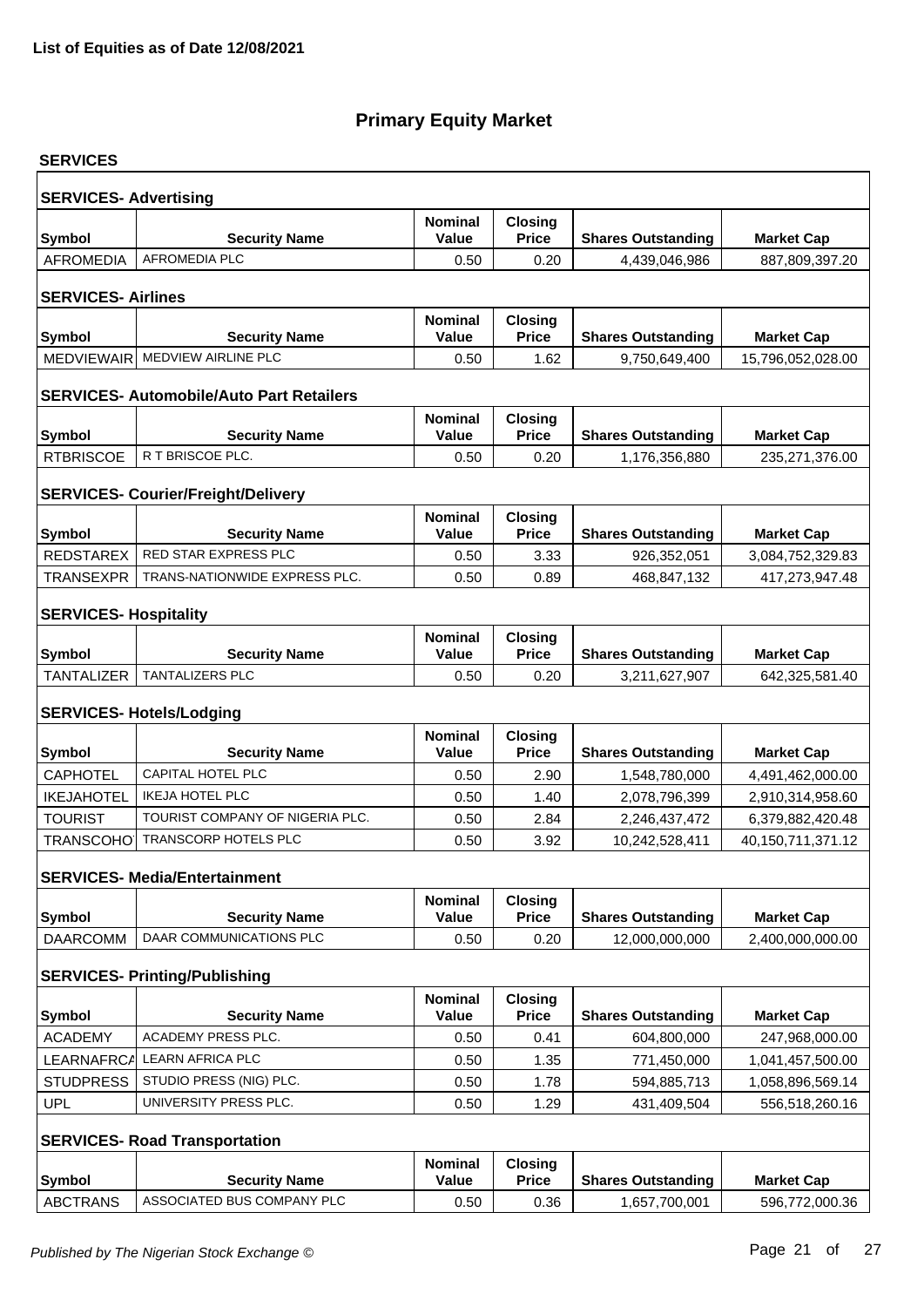#### **SERVICES**

| <b>SERVICES- Specialty</b><br><b>Nominal</b><br><b>Closing</b> |                                  |       |              |                           |                   |  |  |
|----------------------------------------------------------------|----------------------------------|-------|--------------|---------------------------|-------------------|--|--|
| Symbol                                                         | <b>Security Name</b>             | Value | <b>Price</b> | <b>Shares Outstanding</b> | <b>Market Cap</b> |  |  |
| <b>EUNISELL</b>                                                | EUNISELL INTERLINKED PLC         | 0.50  | 2.91         | 236,699,521               | 688,795,606.11    |  |  |
| <b>NSLTECH</b>                                                 | SECURE ELECTRONIC TECHNOLOGY PLC | 0.50  | 0.20         | 5,631,540,000             | 1,126,308,000.00  |  |  |
| <b>SERVICES- Support and Logistics</b>                         |                                  |       |              |                           |                   |  |  |

| Symbol           | <b>Security Name</b>              | <b>Nominal</b><br>Value | <b>Closing</b><br><b>Price</b> | <b>Shares Outstanding</b> | <b>Market Cap</b> |
|------------------|-----------------------------------|-------------------------|--------------------------------|---------------------------|-------------------|
| CAVERTON         | CAVERTON OFFSHORE SUPPORT GRP PLC | 0.50                    | 78. ا                          | 3,350,509,750             | 5,963,907,355.00  |
| <b>CILEASING</b> | C & I LEASING PLC.                | 0.50                    | 4.70                           | 781,646,167               | 3,673,736,984.90  |

## **SERVICES- Transport-Related Services**

| <b>Symbol</b>   | <b>Security Name</b>                                 | <b>Nominal</b><br>Value | <b>Closing</b><br><b>Price</b> | <b>Shares Outstanding</b> | <b>Market Cap</b> |
|-----------------|------------------------------------------------------|-------------------------|--------------------------------|---------------------------|-------------------|
| <b>GSPECPLC</b> | <b>GLOBAL SPECTRUM ENERGY SERVICES</b><br><b>PLC</b> | 0.50                    | 4.19                           | 800,000,000               | 3,352,000,000.00  |
| <b>NAHCO</b>    | NIGERIAN AVIATION HANDLING COMPANY<br><b>PLC</b>     | 0.50                    | 2.55                           | 1,624,218,750             | 4,141,757,812.50  |
| <b>SKYAVN</b>   | SKYWAY AVIATION HANDLING COMPANY<br><b>PLC</b>       | 0.50                    | 3.45                           | 1,353,580,000             | 4,669,851,000.00  |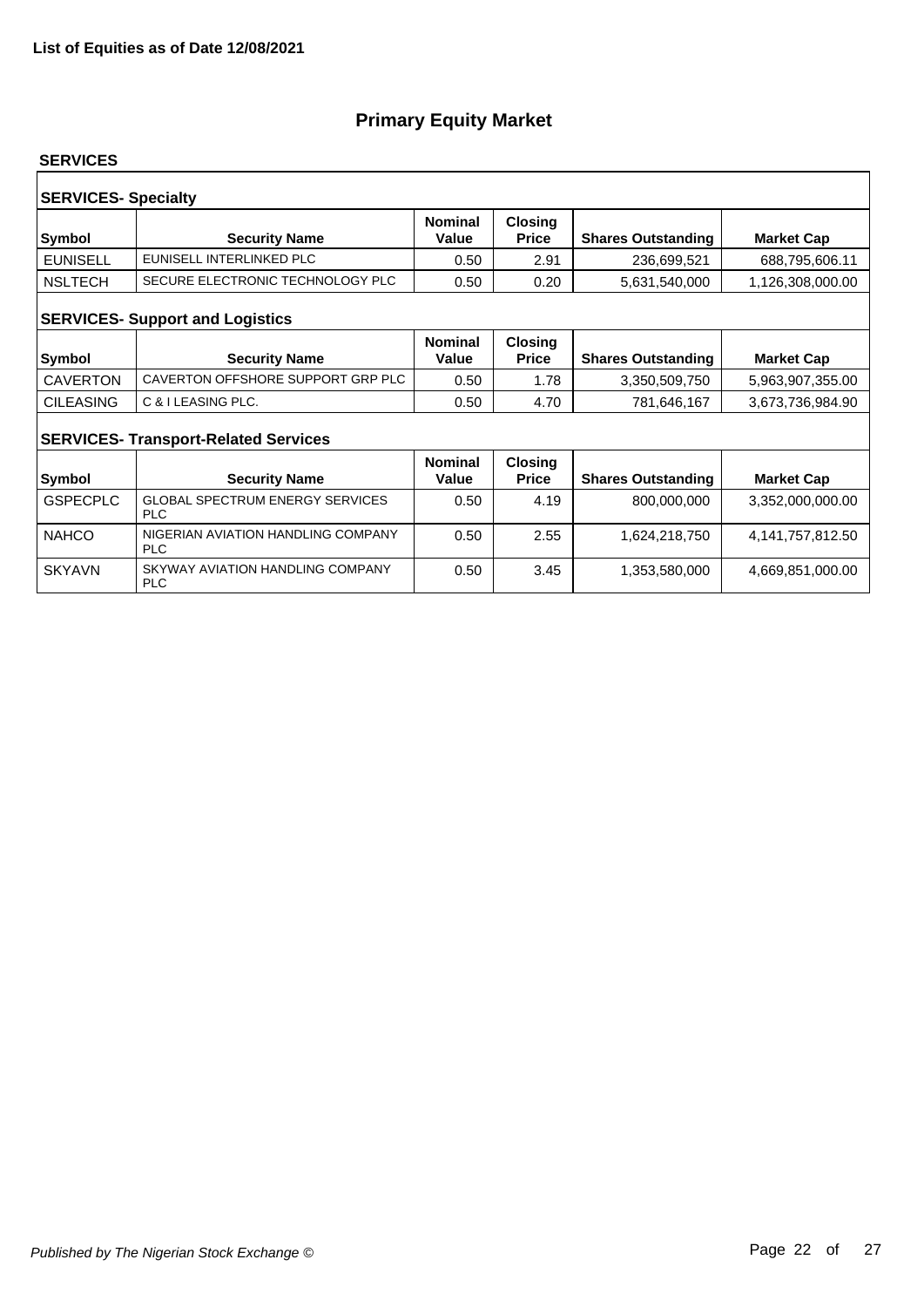## **Real Estate Investment Trust & Close End Fund**

#### **CONSTRUCTION/REAL ESTATE**

| CONSTRUCTION/REAL ESTATE- Real Estate Investment Trusts (REITs) |                                                    |                         |                                |                           |                   |  |
|-----------------------------------------------------------------|----------------------------------------------------|-------------------------|--------------------------------|---------------------------|-------------------|--|
| Symbol                                                          | <b>Security Name</b>                               | <b>Nominal</b><br>Value | <b>Closing</b><br><b>Price</b> | <b>Shares Outstanding</b> | <b>Market Cap</b> |  |
| <b>SFSREIT</b>                                                  | SFS REAL ESTATE INVESTMENT TRUST                   | 100.00                  | 61.75                          | 20,000,000                | 1,235,000,000.00  |  |
| <b>UHOMREIT</b>                                                 | UNION HOMES REAL ESTATE INVESTMENT<br>TRUST (REIT) | 0.50                    | 36.60                          | 250,019,781               | 9,150,723,984.60  |  |
| <b>UPDCREIT</b>                                                 | UPDC REAL ESTATE INVESTMENT TRUST                  | 10.00                   | 5.60                           | 2,668,269,500             | 14,942,309,200.00 |  |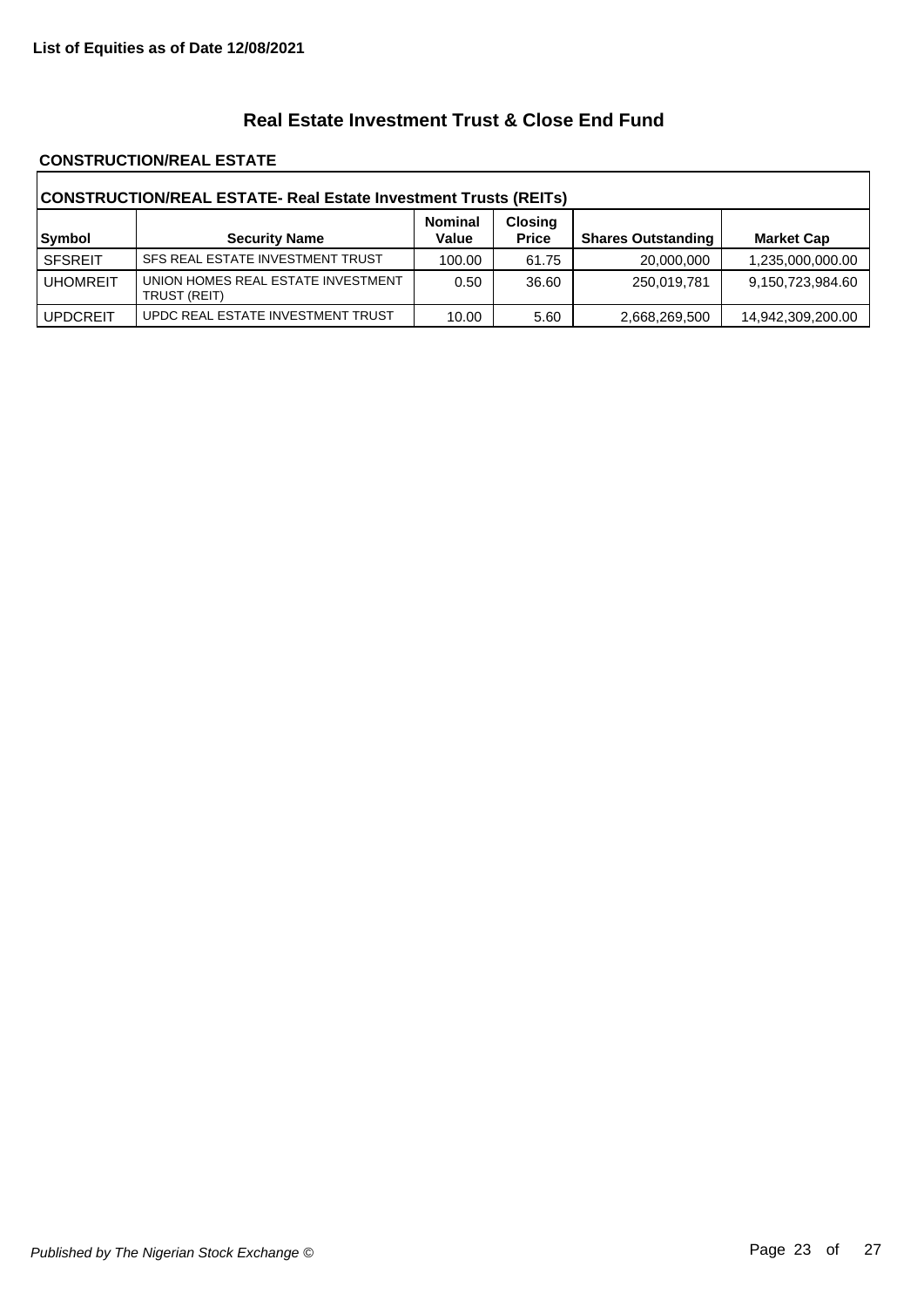## **Real Estate Investment Trust & Close End Fund**

# **FINANCIAL SERVICES**

| <b>FINANCIAL SERVICES- Other Financial Institutions</b> |                             |                         |                                |                           |                   |  |
|---------------------------------------------------------|-----------------------------|-------------------------|--------------------------------|---------------------------|-------------------|--|
| Symbol                                                  | <b>Security Name</b>        | <b>Nominal</b><br>Value | <b>Closing</b><br><b>Price</b> | <b>Shares Outstanding</b> | <b>Market Cap</b> |  |
| <b>NESF</b>                                             | NIGERIA ENERYGY SECTOR FUND | 1.000.00                | 552.20                         | 745.950                   | 411,913,590.00    |  |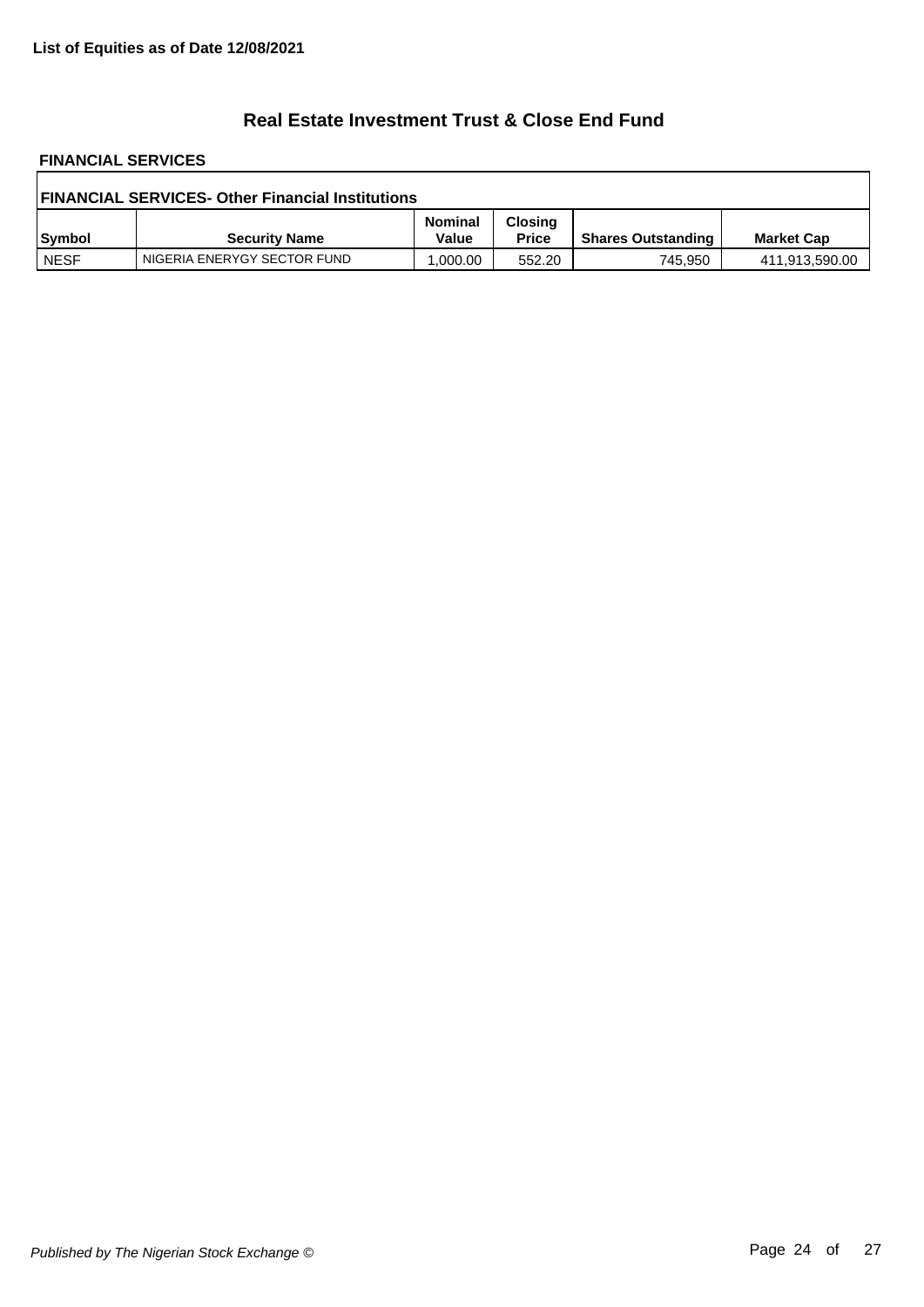# **ASeM Equity Market**

# **CONSTRUCTION/REAL ESTATE**

| <b>CONSTRUCTION/REAL ESTATE- Property Management</b> |                            |                         |                                |                           |                   |  |
|------------------------------------------------------|----------------------------|-------------------------|--------------------------------|---------------------------|-------------------|--|
| Symbol                                               | <b>Security Name</b>       | <b>Nominal</b><br>Value | <b>Closing</b><br><b>Price</b> | <b>Shares Outstanding</b> | <b>Market Cap</b> |  |
| <b>SMURFIT</b>                                       | SMART PRODUCTS NIGERIA PLC | 0.50                    | 0.20                           | 45,000,000                | 9,000,000.00      |  |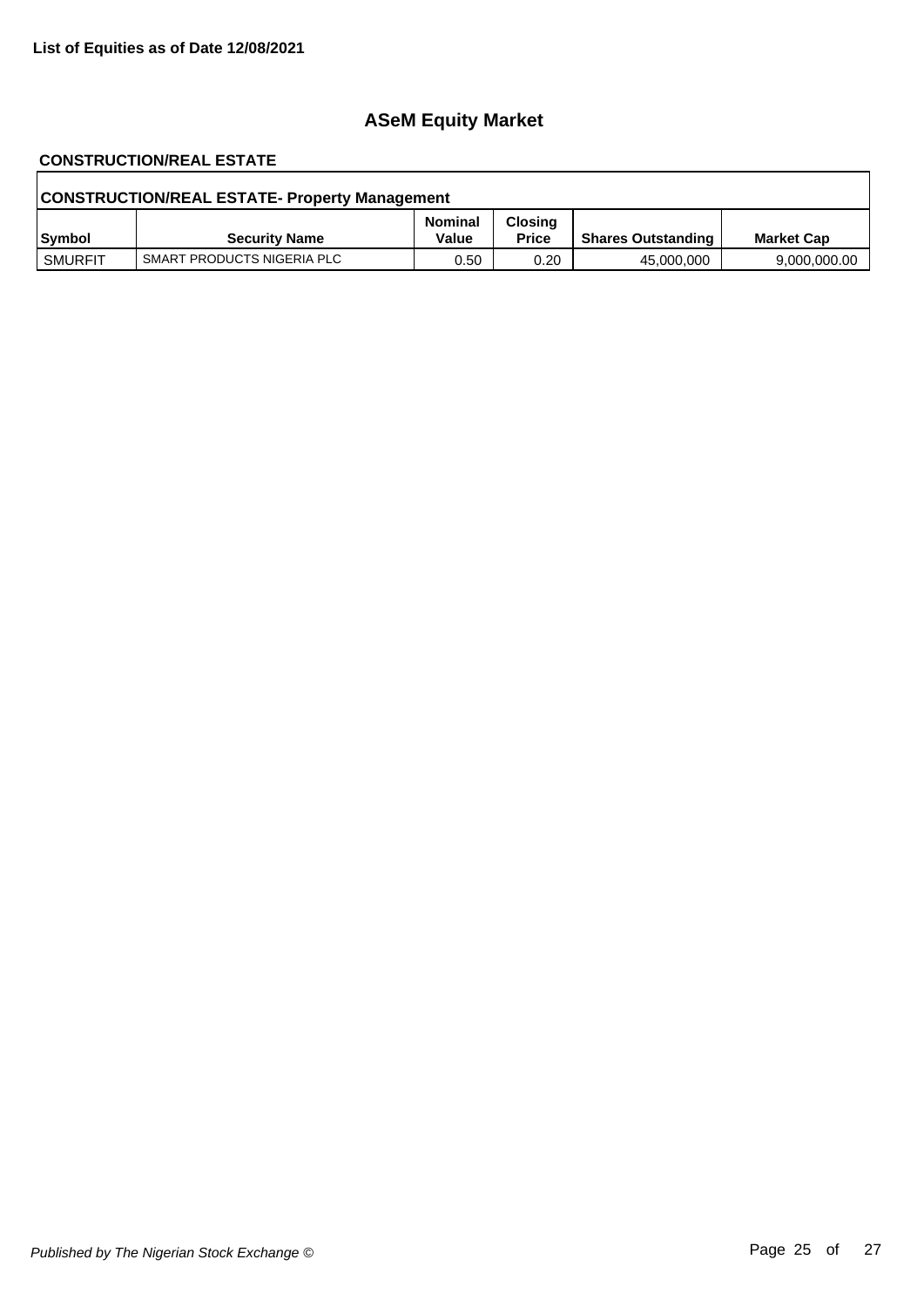# **ASeM Equity Market**

#### **OIL AND GAS**

| <b>OIL AND GAS- Petroleum and Petroleum Products Distributors</b> |                           |                         |                                |                           |                   |  |
|-------------------------------------------------------------------|---------------------------|-------------------------|--------------------------------|---------------------------|-------------------|--|
| Symbol                                                            | <b>Security Name</b>      | <b>Nominal</b><br>Value | <b>Closing</b><br><b>Price</b> | <b>Shares Outstanding</b> | <b>Market Cap</b> |  |
| <b>CAPOIL</b>                                                     | CAPITAL OIL PLC           | 0.25                    | 0.20                           | 5,857,548,000             | 1,171,509,600.00  |  |
| <b>RAKUNITY</b>                                                   | RAK UNITY PET. COMP. PLC. | 0.50                    | 0.30                           | 56.624.533                | 16,987,359.90     |  |